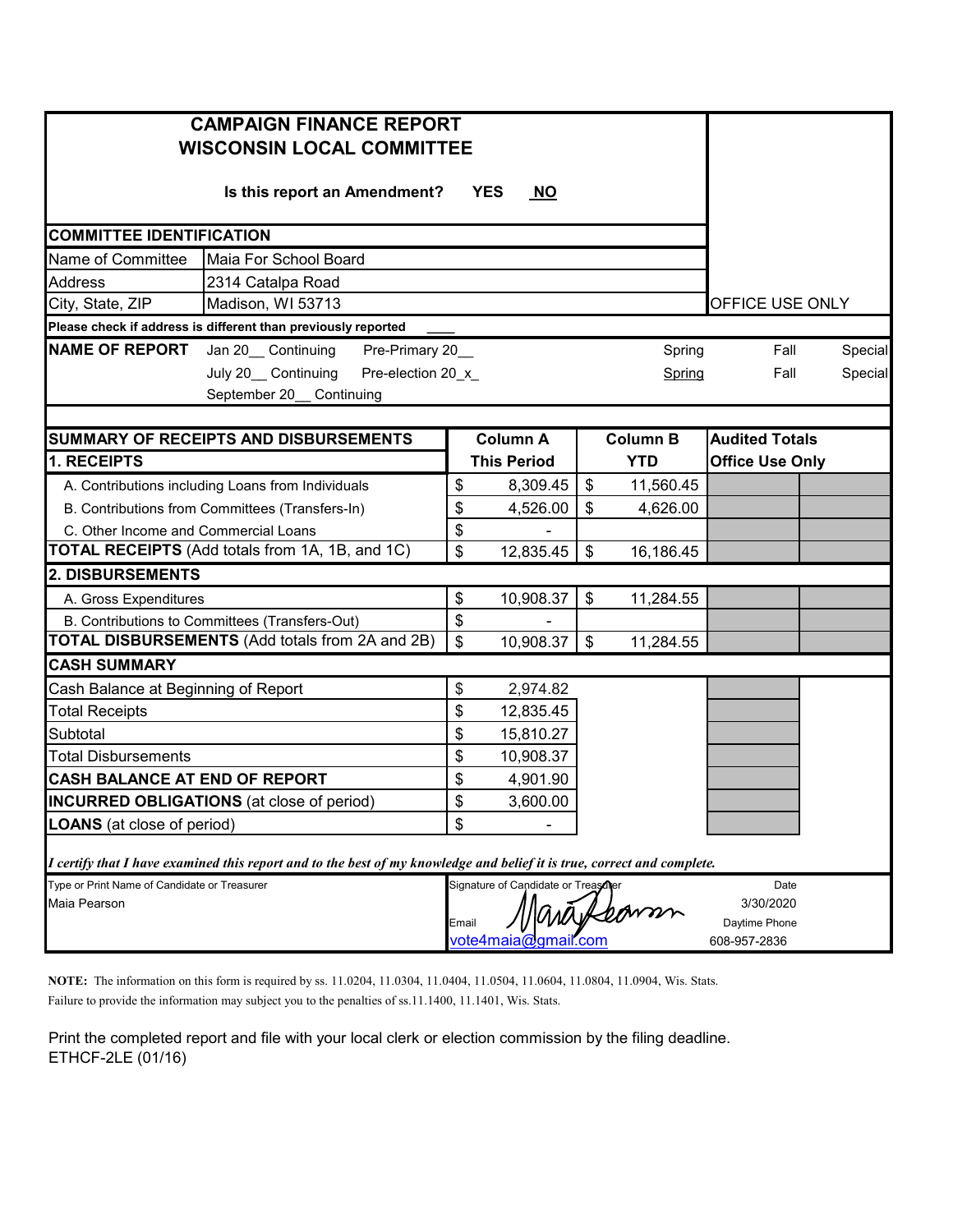## SCHEDULE 1-A **Contributions Including Loans from Individuals**

| <b>IN-KIND</b> | <b>CONDUIT</b> | <b>DATE</b>       | <b>LAST</b>            | <b>FIRST</b> | <b>ADDRESS</b>                           | <b>CITY</b>      | S <sub>T</sub>          | <b>ZIP</b>  | <b>OCCUPATION</b>                         | <b>AMOUNT</b>          | <b>YTD</b> | <b>COMMENTS</b> |
|----------------|----------------|-------------------|------------------------|--------------|------------------------------------------|------------------|-------------------------|-------------|-------------------------------------------|------------------------|------------|-----------------|
|                |                |                   | 2/6/2020 Rothstein     | Meg          | 1607 Pond View Ct.                       | Middleton        | WI                      |             | 53562 Not Employed                        | 50.00                  |            |                 |
|                |                | 2/7/2020 Clifton  |                        | Prenicia     | 822 East Washington Avenue               | Madison          | š                       | 53703 Uw    |                                           | 50.00<br>\$            |            |                 |
|                |                | 2/8/2020 Mirilli  |                        | Ananda       | 1027 Sunnyvale Ln, Unit A                | Madison          | WI                      |             | 53713 DPI contractor                      | \$<br>20.00            |            |                 |
|                |                | 2/8/2020 Carter   |                        | Sheri        | PO BOX 46645                             | Madison          | WI                      |             | 53713 City alder                          | \$<br>20.00            |            |                 |
|                |                | 2/8/2020 Knox     |                        | Isadore      | 1735 Baird St                            | Madison          | M                       |             | 53713 retired                             | 50.00<br>\$            |            |                 |
|                |                | 2/8/2020 Driscoll |                        | Heather      | 2401 oakridge ave                        | Madison          | M                       |             | 53704 not employed                        | $40.00$ \$<br>\$       | 542.45     |                 |
|                |                |                   | 2/8/2020 Kaufman       | Ariel        | 1126 Jenifer St. #2                      | Madison          | $\overline{\mathsf{N}}$ |             | 53703 UW-Madison                          | \$<br>10.00            |            |                 |
|                |                |                   | 2/8/2020 Elmikashfi    | Nada         | 4849 Sheboygan Ave Apt 324               | Madison          | WI                      |             | 52705 Not Employed                        | 50.00<br>\$            |            |                 |
|                |                | 2/8/2020 Gee      |                        | Lilada       | 4620 Frey Street                         | Madison          | WI                      |             | 53705 #Defending Black Girlhood           | 10.00<br>\$            |            |                 |
|                |                | 2/8/2020 Dubiel   |                        | Cheri        | 5107 Timber Lane                         | McFarland        | WI                      |             | 53558 Community Shares of WI              | 25.00<br>\$            |            |                 |
|                |                | 2/8/2020 Lewis    |                        | Sarah        | 424 West Mifflin Street Apt 415          | Madison          | WI                      |             | 53703 Uw Madison                          | 10.00<br>\$            |            |                 |
|                |                | 2/8/2020 Brown    |                        | Karen        | 5809 Hempstead Rd                        | Madison          | <u>l</u>                |             | 53711 Young Rembrandts                    | 25.00<br>\$            |            |                 |
|                |                |                   | 2/8/2020 McKennie      | Whitney      | 2506 OLD CAMDEN SQ                       | <b>MADISON</b>   | WI                      |             | 53718-795 Madison School District         | 25.00<br>\$            |            |                 |
|                |                | 2/8/2020 Crooks   |                        | Ashlie       | 1243 E Mifflin St #2                     | Madison          | WI                      |             | 53703 Rebate Bus                          | \$<br>10.00            |            |                 |
|                |                | 2/8/2020 Atwood   |                        | Shalon       | 21 E Newhaven Cir                        | Madison          | <u>l</u>                |             | 53717 Not Employed                        | 10.00<br>\$            |            |                 |
|                |                |                   | 2/8/2020 Schreiner     | Hillary      | 5119 Lodgecliffe Ln                      | McFarland        | WI                      |             | 53558 Baker Tilly                         | 20.00<br>\$            |            |                 |
|                |                | 2/8/2020 Taylor   |                        | Alisha       | 1119 Catalpa Circle                      | Madison          | WI                      | 53713 Mmsd  |                                           | 50.00<br>\$            |            |                 |
|                |                | 2/8/2020 Pollard  |                        | Leanne       | 1926 Fisher St                           | Madison          | <u>l</u>                |             | 53713 School                              | 25.00<br>\$            |            |                 |
|                |                | 2/8/2020 Cell     |                        | My           | 820 Mount Morris Road                    | <b>Wild Rose</b> | WI                      |             | 54984 Not Employed                        | 10.00<br>\$            |            |                 |
|                |                | 2/8/2020 Jones    |                        | Michael      | 110 Milo Lane                            | Madison          | WI                      |             | 53714 MMSD                                | 25.00<br>\$            |            |                 |
|                |                |                   | 2/8/2020 ISHMAEL       | Sarah        | 745 W. Washington Ave                    | Madison          | <u>l</u>                |             | 53715 Not Employed                        | \$<br>25.00            |            |                 |
|                |                | 2/8/2020 Ibarra   |                        | Armando      | 4126 Green Abe                           | Madison          | M                       | 53704 State |                                           | 25.00<br>\$            |            |                 |
|                |                | 2/8/2020 Winston  |                        | Johnny       | 502 Traveler Lane                        | Madison          | WI                      |             | 53718 State of Wisconsin                  | 60.00<br>\$            |            |                 |
|                |                |                   | 2/8/2020 Donahue       | Harper       | 6641 Raymond Rs                          | Madison          | WI                      |             | 53711 City of Madison                     | 25.00<br>\$            |            |                 |
|                |                |                   | 2/8/2020 Bidar-Sielaff | Shiva        | 2704 Kendall Ave                         | Madison          | W١                      |             | 53705 UWHCA                               | 20.00<br>\$            |            |                 |
|                |                | 2/8/2020 Leipold  |                        | Amanda       | 1122 Melby Dr                            | Madison          | WI                      |             | 53704-173 WPS Health Solutions            | \$<br>25.00            |            |                 |
|                |                | 2/8/2020 Dillon   |                        | Patricia     | 518 Elmside Blvd                         | Madison          | WI                      | 53704 Self  |                                           | 20.00<br>\$            |            |                 |
|                |                | 2/8/2020 Wages    |                        | Sakara       | 2220 high ridge trl                      | Madison          | WI                      |             | 53713 UW system                           | 20.00<br>\$            |            |                 |
|                |                |                   | 2/8/2020 Rothstein     | Meg          | 1607 Pond View Ct.                       | Middleton        | M                       |             | 53562 Not Employed                        | $100.00$ \ \$<br>\$    | 150.00     |                 |
|                |                | 2/8/2020 Riddle   |                        | Carrie       | 702 Cherrywood Court                     | Madison          | WI                      |             | 53714 Cityif Madison                      | 100.00<br>\$           |            |                 |
|                |                | 2/8/2020 Olivarez |                        | Aissa        | 4710 Regent Street #82B                  | Madison          | WI                      |             | 53705 Community Immigration Law Center \$ | 25.00                  | 45.00      |                 |
|                |                | 2/8/2020 Karlson  |                        | Sarah        | 1155 Erin                                | Madison          | $\overline{\mathsf{N}}$ |             | 53715 Community Groundworks               | 10.00                  |            |                 |
|                |                |                   | 2/8/2020 Zimmick       | Charis       | 5405 Sandhill Drive                      | Middleton        | WI                      | 53562 none  |                                           | 10.00<br>\$            |            |                 |
|                |                |                   | 2/8/2020 Stauffacher   | Alison       | 202 N Blount Street #23                  | Madison          | WI                      |             | 53703 MMSD                                | 20.00<br><b>\$</b>     |            |                 |
|                |                |                   | 2/8/2020 Hubbard       | Tracy        | 805 N Division St                        | Waunakee         | WI                      |             | 53597 Forward Community Investments       | 50.00<br>\$            |            |                 |
|                |                | 2/8/2020 Dupaty   |                        | Annik        | 2310 Huxley Street                       | Madison          | WI                      |             | 53704 MMoCA                               | 10.00<br>\$            |            |                 |
|                |                | 2/8/2020 Pan      |                        | Leland       | 412 n 41st st                            | Milwaukee        | WI                      |             | 53208 Alverno College                     | 10.00<br>\$            |            |                 |
|                |                | 2/8/2020 Hunt     |                        | Jacquelyn    | 3910 Dallas dr                           | Madison          | $\overline{\mathsf{N}}$ | 53719 Self  |                                           | 25.00<br>\$            |            |                 |
|                |                |                   | 2/8/2020 Montgomery    | Leslie       | 1254 Sunfield street                     | Sun Prairie      | WI                      |             | 53590 Exact Sciences Laboratories         | 25.00<br>\$            |            |                 |
|                |                | 2/8/2020 Sullivan |                        | Natasha      | 4613 Maher Ave                           | Madison          | WI                      |             | 53716 Madison Metro                       | $\sqrt{3}$<br>25.00    |            |                 |
|                |                | 2/8/2020 Payne    |                        | Tushawn      | 5174 Anton Dr. #4                        | Fitchburh        | WI                      |             | 53719 Cumberland                          | \$<br>20.00            |            |                 |
|                |                | 2/8/2020 Nichols  |                        | Nichelle     | 817 Callisto Drive                       | Madison          | WI                      |             | 53718 Education                           | \$<br>25.00            |            |                 |
|                |                | 2/8/2020 Konk     |                        | Carolyn      | 1602 Wicklow Way                         | Madison          | WI                      |             | 53711 MMSD                                | \$<br>25.00            |            |                 |
|                |                |                   | 2/8/2020 Van Berkel    | Grace        | 1507 Spaight St.                         | Madison          | WI                      |             | 53703 Not Employed                        | 25.00<br>\$            |            |                 |
|                |                | 2/8/2020 Buscher  |                        | Lindsey      | 6749 Raymond Rd                          | Madison          | WI                      |             | 53719 University of Wisconsin             | \$<br>40.00            |            |                 |
|                |                |                   | 2/9/2020 Stockhausen   | Janet        | 825 High St                              | Madison          | ÌМ                      | 53715       |                                           | \$<br>21.00            |            |                 |
|                |                |                   | 2/9/2020 Bozeman       | Michelle     | 2244 high ridge tr                       | Fitchburg        | WI                      |             | 53713 Yhbcft                              | \$<br>25.00            |            |                 |
|                |                |                   | 2/9/2020 Dearlove      | Andrea       | 430 Virginia Terrace                     | Madison          | WI                      |             | 53726 UW-Madison                          | \$<br>25.00            |            |                 |
|                |                |                   | 2/9/2020 Williams      | Jodie        | 2001 Frisch Road                         | Madisin          | WI                      |             | 53711 MATC                                | \$<br>25.00            |            |                 |
|                |                | 2/9/2020 Castro   |                        | Haykey       | 1076 tangle ridge drive southeas Concord |                  | К                       |             | 28025 NCDPS                               | 15.00<br>\$            |            |                 |
|                |                | 2/9/2020 Broach   |                        | Stacy        | 5976 Schroeder rd e                      | <b>MAdison</b>   | <u>l</u>                |             | 53711 Department of public instruction    | $\sqrt[6]{3}$<br>12.00 |            |                 |
|                |                |                   | 2/9/2020 Robinson      | Rebecca      | 625 N Sego Rd 300                        | Madison          | š                       |             | 53705 Not Employed                        | \$<br>5.00             |            |                 |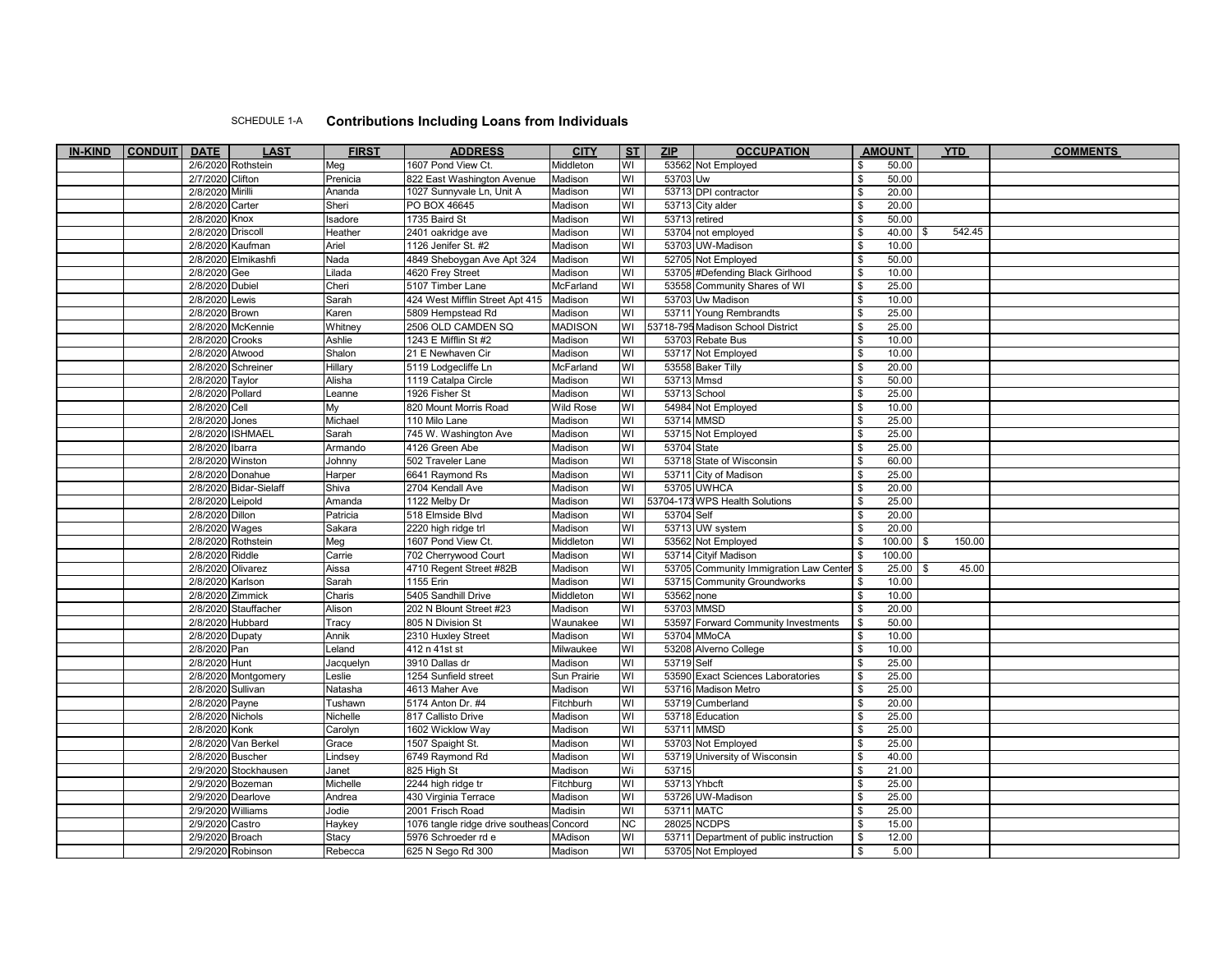|    | 2/9/2020 Alvarado        | Sara           | 457 S. Owen Dr.                            | Madison             | WI                            |              | 53711 Not Employed                      | \$   | 50.00  |                                |  |
|----|--------------------------|----------------|--------------------------------------------|---------------------|-------------------------------|--------------|-----------------------------------------|------|--------|--------------------------------|--|
|    | 2/9/2020 Banks           | Jasmine        | 213 Merry St.                              | Madison             | $\overline{\mathsf{N}}$       |              | 53704 Not Employed                      | \$   | 12.00  |                                |  |
|    | 2/9/2020 Blow            | Adrienne       | 908 Ridgewood Way                          | Madison             | WI                            |              | 53713 Self employed                     | \$   | 25.00  |                                |  |
|    | 2/9/2020 Arnold          | Michael        | 820 W Wingra Dr #8016                      | Madison             |                               |              | 53725 State of WI                       | \$   | 30.00  |                                |  |
|    | 2/9/2020 Freitag         | Mel            |                                            |                     | WI<br>$\overline{\mathsf{W}}$ |              | 53716 UW-Madison                        | \$   | 25.00  |                                |  |
|    | 2/9/2020 Peyton-Caire    | Lisa           | 601 Pinchot Avenue<br>7856 Wood Reed Drive | Madison<br>Madison  | WI                            |              | 53719 FFBWW.org                         | \$   | 40.00  |                                |  |
|    | 2/9/2020 Jackson         | Delonda        |                                            | Madison             | WI                            |              | 53704 UWHC                              | \$   | 10.00  |                                |  |
|    | 2/9/2020 Waters          | Eliza          | 6 Loomis Cir unit 4<br>110 Alden Dr        | Madison             | WI                            |              | 53705 WWBIC                             | \$   | 25.00  |                                |  |
|    | 2/9/2020 Custer          |                | 14 Pinehurst Circle                        |                     | WI                            | 53717 cPFS   |                                         | \$   | 50.00  |                                |  |
|    | 2/9/2020 Hurckes Dwyer   | <b>Betty</b>   | 2336 superior st                           | Madison<br>Madison  | WI                            |              | 53704 Dane County Timebank              |      | 25.00  |                                |  |
|    |                          | Lorrie         |                                            |                     |                               |              |                                         |      |        |                                |  |
|    | 2/9/2020 Couture         | Allison        | 838 High St #2                             | Madison             | WI                            |              | 53715 UW Health                         | \$   | 100.00 |                                |  |
|    | 2/9/2020 Cork            | Jessica        | 1509 Glacier Hill Dr unit C                | Madison             | WI                            | 53704 MMSD   |                                         | \$   | 10.00  |                                |  |
|    | 2/9/2020 Smith           | David          | 5820 Danville Dr                           | Fitchburg           | $\overline{\mathsf{N}}$       |              | 53719 Door Creek Church                 | \$   | 12.00  |                                |  |
|    | 2/9/2020 Stanley         | Breanna        | 311 East Linnerud Drive                    | Sun Prairie         | WI                            |              | 53590 Buffao wild wings                 |      | 25.00  |                                |  |
|    | 2/9/2020 Yarber          | Howanda        | 2902 Curry parkway #3                      | Madison             | WI                            |              | 53713 Not Employed                      | \$   | 12.00  |                                |  |
|    | 2/9/2020 Ware            | <b>Brianna</b> | 3848 Maple Grove Drive apt 213 MADISON     |                     | $\overline{\mathsf{N}}$       |              | 53719 UW-MADISON                        | \$   | 12.00  |                                |  |
|    | 2/9/2020 Krauskopf       | Sara           | 2025 Carey Ct                              | Madison             | WI                            |              | 53704 Uw madison                        | \$   | 10.00  |                                |  |
|    | 2/9/2020 Boustead        | Barbara        | 3825 Nakoma Road                           | Madison             | WI                            |              | 53711 Not Employed                      | \$   | 75.00  |                                |  |
|    | 2/9/2020 Dumas           | Sabrina        | 1026 Saybrook Rd                           | Madison             | $\overline{\mathsf{N}}$       |              | 53711-252 Imbed Biosciences Inc         | \$   | 25.00  |                                |  |
|    | 2/9/2020 McNair          | Myra           | 4417 Valor Way                             | Madison             | $\overline{\mathsf{N}}$       | 53718 Anesis |                                         |      | 100.00 |                                |  |
|    | 2/9/2020 Anthony         | Wanda          | 4549 Shooting Star Avenue                  | Middleton           | $\overline{\mathsf{N}}$       |              | 53562 State of WI                       | \$   | 100.00 |                                |  |
|    | 2/9/2020 Fritche         | Dana           | 2021 Sherman Ave Apt. 7                    | Madison             | WI                            |              | 53704 My Choice Family Care- Care Wisco | \$   | 25.00  |                                |  |
|    | 2/9/2020 Strong          | Terri          | 714 Notting Hill Way                       | Madison             | WI                            |              | 53714 City of Madison                   | \$   | 50.00  |                                |  |
|    | 2/9/2020 Royston         | Maxine         | 418 N. Baldwin Street                      | Madison             | WI                            |              | 53703 University of Wisconsin           | \$   | 100.00 |                                |  |
|    | 2/9/2020 Kittle          | Dana           | 5825 Balsam Rd #3                          | Madison             | WI                            |              | 53711 SSM Health                        | \$   | 10.00  |                                |  |
|    | 2/9/2020 Doss            | Kevin          | 2934 Cimarron Trail Apt 2                  | Madison             | WI                            |              | 53719 Anesis Therapy                    | \$   | 25.00  |                                |  |
|    | 2/9/2020 Vukelich-Selva  | Donna          | 522 Piper Drive                            | Madison             | WI                            |              | 53711 Edgewood College                  |      | 50.00  |                                |  |
|    | 2/9/2020 Sanders         | Theresa        | 926 Menomonie Lane                         | Madison             | WI                            |              | 53704 Not Employed                      | - \$ | 100.00 |                                |  |
|    | 2/10/2020 Baccam         | Felicia        | 4522 Pawnee Pass                           | Fitchburg           | WI                            |              | 53711 Sylvan crossings                  | \$   | 10.00  |                                |  |
|    | 2/10/2020 clacks         | Tatiana        | 5924 Jackson Quarry Lane 1                 | Madison             | WI                            |              | 53719 Not Employed                      | \$   | 5.00   |                                |  |
|    | 2/10/2020 Vakunta        | Linda          | 7229 Gladstone Dr                          | Madison             | Ś                             |              | 53719 Madison                           | - \$ | 25.00  |                                |  |
|    | 2/10/2020 Jones          | Sunshine       | 4333 Crawford Drive                        | Madison             | WI                            |              | 53711 Not Employed                      | \$   | 50.00  |                                |  |
|    | 2/10/2020 Spencer        | Kay            | 3763 County RD P                           | <b>Cross Plains</b> | $\overline{\mathsf{N}}$       | 53528 NGL    |                                         |      | 25.00  |                                |  |
|    | 2/10/2020 Bradley Wilson | Stephanie      | 65 Golf Course Rd #E                       | Madison             | $\overline{\mathsf{N}}$       |              | 53704 Common Wealth                     | - \$ | 25.00  |                                |  |
|    | 2/10/2020 Toney          | <b>Bobbie</b>  | 1101 Sequoia Trail                         | Madison             | $\overline{\mathsf{W}}$       |              | 53713 Not Employed                      | \$   | 25.00  |                                |  |
|    | 2/10/2020 Chavis         | <b>Britni</b>  | 903 Delaplaine Ct #116                     | Madison             | WI                            |              | 53715 State of WI                       | \$   | 25.00  |                                |  |
|    | 2/10/2020 Pullen         | Makeitah       | 5905 Burr Oak Ave                          | Berkeley            | IL.                           |              | 60163 Elmhurst Hospital                 | \$   | 50.00  |                                |  |
|    | 2/10/2020 Smith          | David          | 2960 King James Way apt 11                 | Fitchburg           | WI                            | 53719 VASD   |                                         | \$   | 10.00  |                                |  |
|    | 2/10/2020 Barnard        | Ellen          | 925 Burning Wood Way                       | Madison             | WI                            | 53704 EBINC  |                                         | \$   | 25.00  |                                |  |
|    | 2/10/2020 Allen          | Terra          | 1918 Raptor Drive                          | Verona              | WI                            |              | 53593 US Army                           | - \$ | 25.00  |                                |  |
| ΙX | 2/11/2020 Driscoll       | Heather        | 2401 Oakridge ave                          | Madison             | Wi                            |              | 53704 Not Employed                      | \$   | 112.77 | <b>INKIND: Meet/Greet Food</b> |  |
|    | 2/11/2020 Lavendel       | <b>Brian</b>   | 2302 Center Ave                            | Madison             | wi                            |              | 53704 Property Manager                  | \$   | 200.00 |                                |  |
|    | 2/11/2020 Ralyn          | Becki          | 2379 Kathleen St                           | Madison             | Wi                            |              | Investor                                | \$   | 50.00  |                                |  |
|    | 2/11/2020 Welander       | Sandy          | 2706 Milwaukee St                          | Madison             | WI                            |              | Teacher                                 | \$   | 20.00  |                                |  |
|    | 2/11/2020 Dillon         | Patricia       | 518 Elmside Blvd                           | Madison             | Wi                            | 53704 Writer |                                         | \$   | 25.00  |                                |  |
|    | 2/11/2020 Gray           | Anthony        | 7129 Countryweed In                        | Madison             | WI                            |              | 53719 Business owner                    | \$   | 50.00  |                                |  |
|    | 2/11/2020 Erling         | Genya          | 6425 bridge road #107                      | Madison             | WI                            |              | 53713 Not Employed                      | \$   | 10.00  |                                |  |
|    | 2/11/2020 Newell-Smith   | Taylor         | 4601 Atticus Way Apt 108                   | Madison             | WI                            |              | 53711 SSM Health                        | \$   | 10.00  |                                |  |
|    | 2/11/2020 Rischall       | Dani           | 229 Dunning St.                            | Madison             | WI                            |              | 53704 Chrysalis                         | \$   | 25.00  |                                |  |
|    | 2/11/2020 Esparza        | Araceli        | 3533 Concord Ave                           | Madison             | WI                            |              | 53714 Not Employed                      | \$   | 25.00  |                                |  |
|    | 2/12/2020 Currie         | Jael           | 2017 Ellen Avenue                          | Madison             | $\overline{\mathsf{N}}$       |              | 53716 YWCA Madison                      | \$   | 25.00  |                                |  |
|    | 2/12/2020 Merritt        | Courtney       | 3107 Cunningham Ln                         | Douglasville        | GA                            | 30135 VA     |                                         | \$   | 25.00  |                                |  |
|    | 2/12/2020 Pedracine      | Roslynn        | 3625 E 43rd St                             | Minneapolis         | <b>MN</b>                     |              | 55406 Government                        | \$   | 25.00  |                                |  |
|    | 2/13/2020 Adams          | М              | 3121 Churchill Dr                          | Madison             | WI                            | 53713 FI     |                                         | \$   | 50.00  |                                |  |
|    | 2/13/2020 Quarles        | Melani         |                                            |                     | $\overline{\mathsf{N}}$       |              | 53714 State of WI                       | \$   |        |                                |  |
|    |                          |                | 3638 Wilshire Lane<br>1115 E Wilson St 400 | Madison             | WI                            |              | 53703 Short Stack Eatery                | \$   | 10.00  |                                |  |
|    | 2/13/2020 Lindenmeyer    | Alex           |                                            | Madison             |                               |              |                                         |      | 10.00  |                                |  |
|    | 2/14/2020 Peterson       | Leslie         | 2450 Upham at                              | Madison             | Wi                            |              | 53704 Teacher                           | \$   | 20.00  |                                |  |
|    | 2/14/2020 Spolar         | Rose           | 2512 Chamberlain Ave                       | Madison             | WI                            |              | 53705 Childcare Provider                | \$   | 20.00  |                                |  |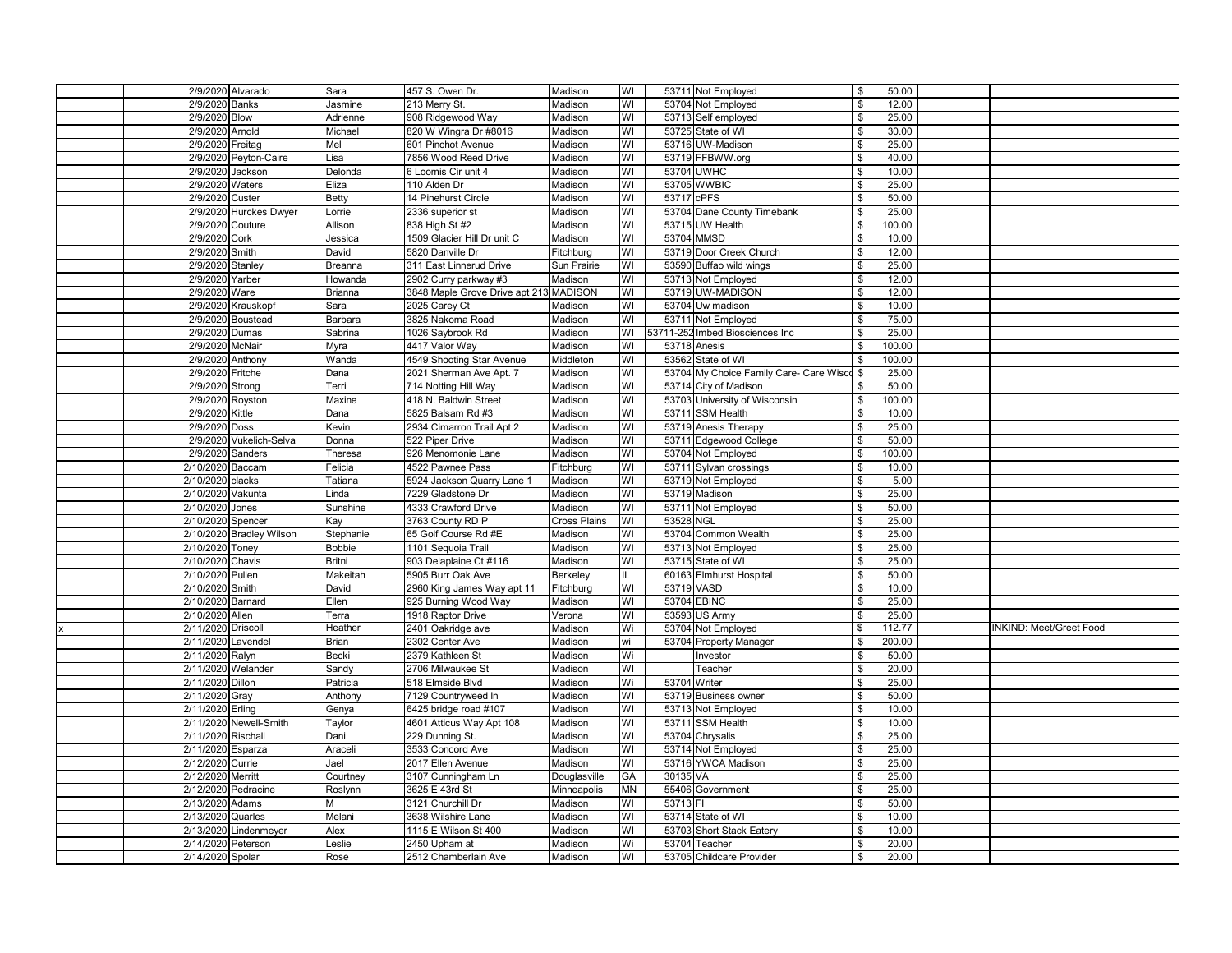| 2/14/2020 Whitaker          | Anthony         | 328 Kedzie Street 14         | Madison             | WI                      |              | 53704 Exact Sciences                      | \$   | 250.00      |              |  |
|-----------------------------|-----------------|------------------------------|---------------------|-------------------------|--------------|-------------------------------------------|------|-------------|--------------|--|
| 2/14/2020 McDowell          | Vanessa         | 101 E. Mifflin St.           | Madison             | WI                      | 53703 YWCA   |                                           |      | 20.00       |              |  |
| 2/14/2020 Broach            | Stacy           | 5976 Schroeder rd e          | <b>MAdison</b>      | $\overline{\mathsf{N}}$ |              | 53711 Department of public instruction    | \$   | 25.00       |              |  |
| 2/14/2020 Bastian           | Jennifer        | 538 W Lakeside St            | Madison             | WI                      |              | 53715 Communication Madison               | \$   | 40.00       |              |  |
| 2/15/2020 Meyer             | Carina          | 9320 Brockton Ct N           | <b>Maple Grove</b>  | <b>MN</b>               |              | 55311 Hays Talent Solutions               |      | 25.00       |              |  |
| 2/15/2020 edmonds           | phillip         | 2438 commonwealth av         | madison             | WI                      | 53711 mmsd   |                                           | \$   | 25.00       |              |  |
| 2/15/2020 Martinson         | Allison         | 340 Island Drive APT 5       | Madison             | WI                      |              | 53705 Cumberland                          | \$   | 50.00       |              |  |
| 2/15/2020 James             | Ernest          | 1412 Arlington Street        | Marshfield          | $\overline{\mathsf{N}}$ |              | 54449 Marshfield Clinic                   | \$   | 40.00       |              |  |
| 2/15/2020 Eckerman          | Chris           | 2644 Van Hise Ave.           | Madison             | WI                      |              | 53705 Not Employed                        | \$   | 20.00       |              |  |
| 2/16/2020 Nellis            | Margaret        | 5509 Maywood Rd              | Monona              | WI                      |              | <b>Retired Educator</b>                   | \$   | 40.00       | 65.00<br>\$  |  |
| 2/16/2020 Kaufman           | Ariel           | 1126 Jenifer St. #2          | Madison             | WI                      | 53703 none   |                                           | \$   | 30.00       | 50.00        |  |
| 2/16/2020 Gray              | Anthony         | 7129 Countryweed In          | Madison             | WI                      |              | 53719 business owner                      | \$   | 250.00      | 550.00<br>\$ |  |
| 2/16/2020 Dugdale           | Lisa            | 2838 Dahle St Apt A          | Madison             | WI                      |              | 53704 Nonprofit                           | \$   | 30.00       |              |  |
| 2/16/2020 Dillion           | Patricia        | 518 Elmside Blvd             | Madison             | WI                      | 53704 Writer |                                           | \$   | 25.00       | 75.00        |  |
| 2/16/2020 Juchems           | Brian           | 3534 Dawes St                | Madison             | WI                      |              | 53714 Director                            | \$   | 40.00       |              |  |
| 2/16/2020 White             | Barbara         | 38 Wirth Ct                  | Madison             | WI                      |              | 53704 Psychotherapist                     |      | 50.00       |              |  |
|                             |                 | 8609 Blackwolf Dr            | Madison             |                         | 53717        |                                           | \$   | 50.00       |              |  |
| 2/16/2020 Lopez Springfield | Consuelo        |                              |                     | Wi                      |              |                                           |      |             |              |  |
| 2/16/2020 Inthachith        | Christine       | 26 Eau Claire Ave            | Madison             | Wi                      | 53705        |                                           | \$   | 30.00       |              |  |
| 2/16/2020 Euhardy           | Maureen         | 3213 Sandwood Way            | Madison             | WI                      | 53713        |                                           | - \$ | 30.00       |              |  |
| 2/16/2020 Thule             | Chrissy         | 1010 E Washington Ave        | Madison             | WI                      |              | 53703 Educator                            | - \$ | 25.00       |              |  |
| 2/16/2020 Halking           | Jane            | 733 Jenifer St               | Madison             | WI                      |              | 53703 Prosthetist                         | \$   | 30.00       |              |  |
| 2/16/2020 Otte-Ford         | Clinton & Becky | 1027 Chandler St             | Madison             | WI                      |              | 53715 Designer/Theropist                  |      | 30.00       |              |  |
| 2/16/2020 Valderrama        | Laura           | 2820-9 Marshall Crt          | Madison             | Wi                      |              | 53705 unemployed                          | - \$ | 20.00       |              |  |
| 2/16/2020 Gonzalez          | <b>Brenda</b>   | 1678 Capital Ave             | Madison             | $\overline{\mathsf{N}}$ |              | 53705 Not Employed                        | \$   | 25.00       |              |  |
| 2/16/2020 Wells             | Mary            | 8202 Highview Dr. #405       | Madison             | $\overline{\mathsf{N}}$ |              | 53719 Not Employed                        | - \$ | 30.00       |              |  |
| 2/16/2020 White             | Patrina         | 1207 Hanover Trail           | Waunakee            | $\overline{\mathsf{N}}$ |              | 53597 Kennedy Heights Community Center \$ |      | 25.00       |              |  |
| 2/16/2020 Vargas            | Alberto         | 1225 Vilas Avenue            | Madison             | WI                      |              | 53715 University of Wisconsin - Madison   | \$   | 25.00       |              |  |
| 2/16/2020 Dubiel            | Cheri           | 5107 Timber Lane             | McFarland           | WI                      |              | 53558 Community shares                    | \$   | 10.00       |              |  |
| 2/16/2020 Cho               | Kimberly        | 114 State St. #2             | Madison             | WI                      |              | 53703 Self employed                       | \$   | 25.00       |              |  |
| 2/17/2020 Esparza           | Araceli         | 3533 Concord Avenue          | Madison             | WI                      |              | 53714 Self employed                       | \$   | 25.00       | 50.00<br>\$  |  |
| 2/17/2020 Sherman           | Shalory         | 20 Westover court            | Madison             | WI                      |              | 53719 First Supply                        | \$   | 10.00       |              |  |
| 2/18/2020 Miller            | Fratney         | 123 W Washington Ave #708    | Madison             | $\overline{\mathsf{N}}$ |              | 53703 attorney                            | \$   | 75.00       |              |  |
| 2/18/2020 Ishmael           | Sarah           | 745 W. Washington Ave        | Madison             | WI                      |              | 53715 Not Employed                        |      | 40.00       | 66.00        |  |
| 2/18/2020 Rudd              | Hedi            | 407 S Livingston Street      | Madison             | WI                      |              | 53703 manager                             | \$   | 20.00       |              |  |
| 2/18/2020 Adams             | М               | 3121 Churchill Dr            | Madison             | WI                      |              | 53713 Nonprofit professional              | \$   | 60.00       |              |  |
| 2/18/2020 Hall              | Angela          |                              |                     |                         |              |                                           | \$   | 10.00       |              |  |
| 2/18/2020 Broach            | Stacy           | 5976 Schroeder Road          | Madison             | WI                      |              | 53711 education consultant                | \$   | 20.00       | 82.00        |  |
| 2/18/2020 Smith             | Ana             | 2047 S Park St               | Madison             | WI                      |              | 53713 Educator                            | \$   | 10.00       |              |  |
| 2/18/2020 Vaj               | Kabzuag         |                              |                     |                         |              | nonprofit professional                    | \$   | 26.00       |              |  |
| 2/18/2020 Maldonado         | Mariam          | 4610 New Freedom Lane        | Fitchburg           | WI                      | 53711        | business owner                            | - \$ | 40.00       |              |  |
| 2/18/2020 Hickey            | Michael         |                              |                     |                         |              |                                           | \$   | 10.00       |              |  |
| 2/18/2020 Simmons           | Kim             | 805 Brandie Rd               | Madison             | WI                      |              | 53714 Medical Claims Examiner             | \$   | 8.00        |              |  |
| 2/18/2020 Pearson           | Sadie           | 606 Center St                | Madison             | Wi                      |              | 53713 Retired                             | \$   | 10.00       |              |  |
| 2/18/2020 Madison           | Sabrina         | 729 Pinecrest Drive #4       | Madison             | WI                      |              | 53714 self employed                       | \$   | 157.00      | 182.00<br>\$ |  |
| 2/18/2020 McDonell          | Megin           | 404 W Doty St                | Madison             | WI                      |              | 53703 Fair Wisconsin                      | \$   | 100.00      |              |  |
| 2/18/2020 Brown             | Ashley          | 31 Tremlett St               | <b>Boston</b>       | MA                      |              | 2124 Skinny Labs Inc.                     | \$   | 100.00      |              |  |
| 2/18/2020 Maldonado         | Joe             | 4610 New Freedom Lane        | Fitchburg           | WI                      |              | 53711 United Way                          | \$   | $100.00$ \$ | 125.00       |  |
| 2/18/2020 Anderson          | Lauren          | 1164 Emerald St Apt 2        | Madison             | $\overline{\mathsf{N}}$ |              | 53715 University of Wisconsin-Madison     | \$   | 10.00       |              |  |
| 2/18/2020 Ortiz             | Pricila         | 2921 Holborn Circle          | Madison             | WI                      | 53717 MMSD   |                                           | \$   | 10.00       |              |  |
| 2/18/2020 Lindenmeyer       | Alex            | 1115 E Wilson St 400         | Madison             | WI                      |              | 53703 Short Stack Eatery                  | \$   | 25.00       | 60.00<br>\$  |  |
| 2/19/2020 Cho               | Kimberly        | 114 State St. #2             | Madison             | WI                      |              | 53703 Self employed                       | - \$ | 25.00       |              |  |
| 2/19/2020 Eastman           | Krista          | 940 Clarence Court           | Madison             | WI                      |              | 53715 UW-Madison                          | \$   | 20.00       |              |  |
| 2/20/2020 Elmikashfi        | Nada            | 4849 Sheboygan ave Apt 324   | Madison             | WI                      |              | 53705 Not Employed                        | \$   | 25.00       | \$<br>75.00  |  |
| 2/20/2020 McHugh            | Sinead          | 614 E Johnson Street Apt 211 | <b>MADISON</b>      | WI                      |              | 53703 Short Stack Eatery                  | \$   | 25.00       |              |  |
| 2/20/2020 Kruger            | Amanda          | 5302 Odana Road 104          | Madison             | WI                      | 53711 UW     |                                           | \$   | 50.00       |              |  |
| 2/21/2020 Ginder-Vogel      | Kathleen        | 628 Sheldon St.              | Madison             | WI                      |              | 53711 self-employed                       | \$   | 50.00       |              |  |
| 2/25/2020 Spencer           | Kay             | 3763 County Rd P             | <b>Cross Plains</b> | WI                      | 53528 NGL    |                                           | \$   | 50.00       |              |  |
| 2/25/2020 Kelly             | Jane            | 3718 Zwerg Dr                | Madison             | WI                      |              | 53705 Madison Public Library              | \$   | 50.00       |              |  |
|                             |                 |                              |                     |                         |              |                                           |      |             |              |  |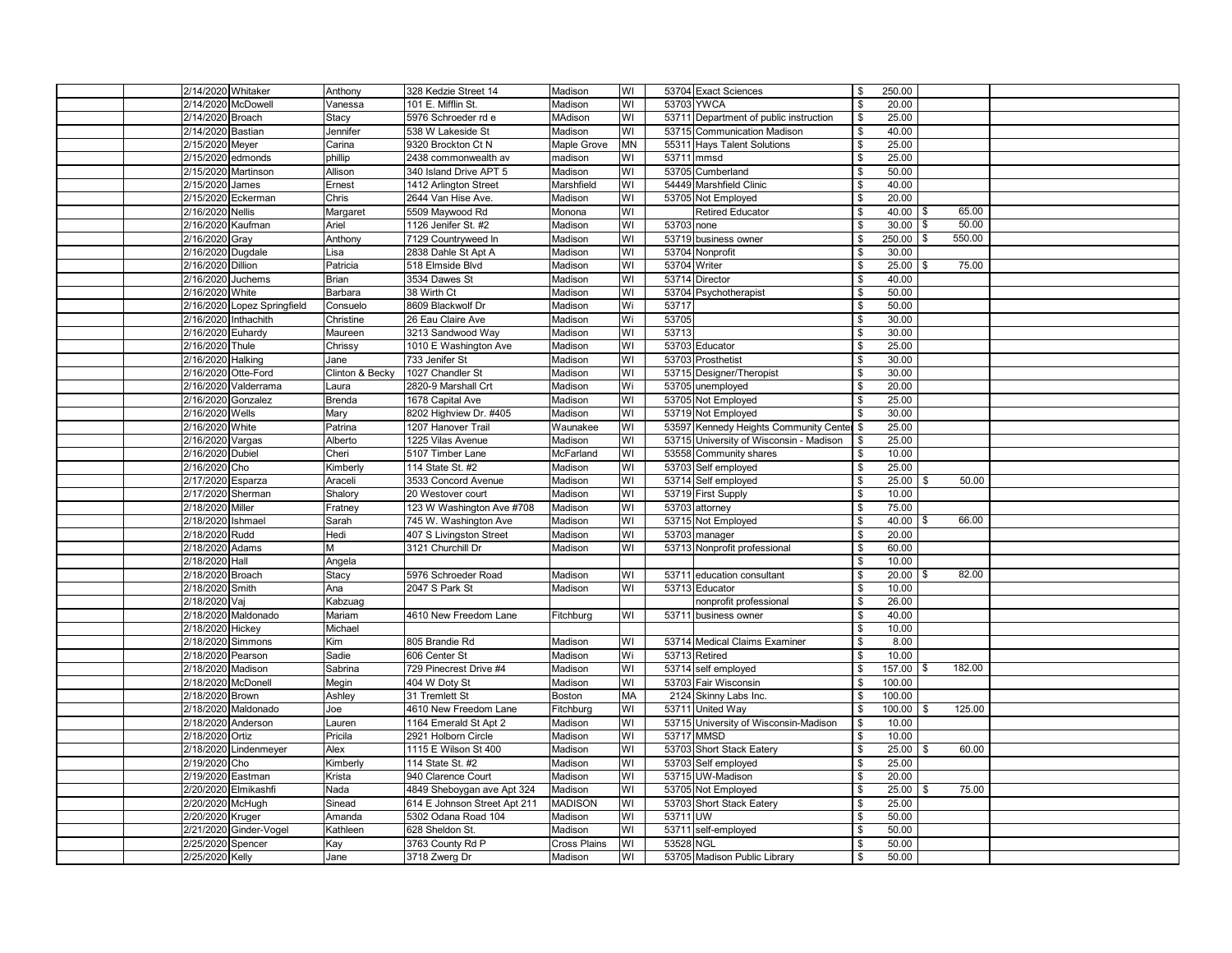|  | 2/29/2020 Puglielli |                         | Darby         | 1221 Rutledge Street  | Madison     | WI                      |            | 53703 Madison Metro School District | \$   | 100.00      |     |        |                                    |
|--|---------------------|-------------------------|---------------|-----------------------|-------------|-------------------------|------------|-------------------------------------|------|-------------|-----|--------|------------------------------------|
|  | 2/29/2020 Bayrd     |                         | Carousel      | 4901 Sherwood Road    | Madison     | WI                      |            | 53711 Herrick & Kasdorf             | \$   | 250.00      |     |        |                                    |
|  |                     | 3/1/2020 Pacewicz       | Steve         | 805 Blue Ridge Pkwy   | Madison     | WI                      |            | 53705 Not Employed                  | \$   | 10.00       |     |        |                                    |
|  | 3/2/2020 Golden     |                         | Ken           | 2904 Gregory St       | Madison     | WI                      | 53711      |                                     | \$   | 100.00      |     |        |                                    |
|  | 3/2/2020 Hilliard   |                         | Edith         | 1434 Wheeler Court H  | Madison     | WI                      |            | 53704 Retired                       | \$   | 100.00      |     |        |                                    |
|  | 3/5/2020 Bastian    |                         | Jennifer      | 4926 Echo St #15      | Los Angeles | CA                      | 90042 UCLA |                                     | -\$  | 25.00       |     |        |                                    |
|  | 3/5/2020 Brown      |                         | <b>Brenda</b> | 6810 Harvest Hill Rd  | Madison     | Ś                       |            | 53717 Not Employed                  | \$   | 100.00      |     |        |                                    |
|  |                     | 3/5/2020 Hurckes Dwyer  | Lorrie        | 2336 superior st      | Madison     | WI                      |            | 53704 Dane County Timebank          | \$   | 25.00       |     | 50.00  |                                    |
|  | 3/6/2020 Finn       |                         | Patricia      | 4209 Rolla Ln         | Madison     | WI                      |            | 53711 Not Employed                  | \$   | 25.00       |     |        |                                    |
|  |                     | 3/6/2020 Pearson        | Clarissa      | 1015 Jana Ln          | Madison     | WI                      | 53704 JMHC |                                     | \$   | 40.00       |     |        |                                    |
|  | 3/7/2020 Chesler    |                         | Naomi         | 1010 Grant St         | Madison     | WI                      |            | 53711 Educator                      | -\$  | 40.00       |     | 290.00 |                                    |
|  | 3/7/2020 Immler     |                         | Maggie        | 3810 Hillcrest Dr     | Madison     | WI                      | 53705 Epic |                                     | -\$  | 50.00       |     |        |                                    |
|  |                     | 3/7/2020 Williams       | Justin        | 4905 Buckeye Road     | Madison     | WI                      |            | 53716 Community Shares of Wisconsin | \$   | 20.00       |     |        |                                    |
|  |                     | 3/7/2020 Gerhardt       | Gabriella     | 64 Wood Brook Way     | Fitchburg   | WI                      |            | 53711 Madison Children's Museum     | \$   | 25.00       |     |        |                                    |
|  | 3/8/2020 Blow       |                         | Adrienne      | 908 Ridgewood Way     | Madison     | WI                      |            | 53713 Self employed                 | \$   | 50.00       |     |        |                                    |
|  |                     | 3/9/2020 Hoffenberg     | Stephen       | 512 W Shore Dr        | Madison     | WI                      |            | 53715 MMSD                          | \$   | 25.00       |     |        |                                    |
|  | 3/9/2020 Smith      |                         | Sarah         | 6306 Jacobs Way       | Madison     | WI                      |            | 53711 UW Madison                    | -\$  | 50.00       |     |        |                                    |
|  |                     | 3/10/2020 Jeannette     | Allen         | 1605 E Memorial Dr.   | Janesville  | WI                      | 53545 none |                                     | -\$  | 50.00       |     |        |                                    |
|  | 3/10/2020 Pfeiffer  |                         | Jill          | 927 O'Sheridan street | Madison     | $\overline{\mathsf{N}}$ |            | 53715 YWCA                          | -\$  | 25.00       | -\$ | 75.00  |                                    |
|  | 3/11/2020 Brown     |                         | Richard       | 2305 Catalpa Rd       | Madison     | WI                      |            | 53713 Accoutant                     | S    | 100.00      |     |        |                                    |
|  | 3/11/2020 Pearson   |                         | Sadie         | 606 Center St         | Madison     | Wi                      |            | 53713 Retired                       | -\$  | 20.00       |     | 30.00  |                                    |
|  | 3/11/2020 Gaines    |                         | Carla         | 5705 Claredon Dr      | Fitchburg   | WI                      |            | 53711 Heathcare                     | -\$  | 50.00       |     |        |                                    |
|  | 3/11/2020 López     |                         | Juan José     | 2532 Fairfield pl     | Madison     | WI                      |            | 53704 Retired                       | -\$  | $50.00$ \$  |     | 150.00 |                                    |
|  | 3/11/2020 Murray    |                         | Ezra          | 1110 Sequoia Trl      | Madison     | WI                      |            | 53713 Machinest                     | - \$ | 20.00       |     |        |                                    |
|  | 3/11/2020 Podesta   |                         | Eugenia       | 6809 Raymond Rd       | Madison     | WI                      |            | 53711 Self Employed                 | \$   | 20.00       |     |        |                                    |
|  | 3/11/2020 Payne     |                         | Sharon        | 1121 Sequoia Trl      | Madison     | WI                      | 53713 N/A  |                                     | \$   | 20.00       |     |        |                                    |
|  |                     | 3/11/2020 McKinney      | Maxine        |                       |             |                         |            | Educator                            |      | 20.00       |     |        |                                    |
|  | 3/11/2020 White     |                         | Martha        | PO Box 2534           | Madison     | WI                      |            | 53701 Specialist                    | -\$  | 100.00      |     |        |                                    |
|  |                     | 3/11/2020 Seiden-Thomas | Kathi         | 2232 West Lawn Ave    | Madison     | WI                      |            | 53711 Not Employed                  | \$   | $25.00$ \$  |     | 125.00 |                                    |
|  | 3/11/2020 Dreyfuss  |                         | Karen         | 1017 Lawrence st      | Madison     | WI                      |            | 53715 UW Madison                    | \$   | 25.00       |     |        |                                    |
|  | 3/14/2020 Eastman   |                         | Krista        | 940 Clarence Court    | Madison     | WI                      |            | 53715 UWâ€"Madison                  | S    | 20.00       |     |        |                                    |
|  |                     | 3/14/2020 Pedracine     | Roslynn       | 3625 E 43rd St        | Minneapolis | <b>MN</b>               |            | 55406 Government                    | -\$  | 25.00       |     |        |                                    |
|  | 3/17/2020 Kendall   |                         | Jessi         | 837 Northland Dr      | Madison     | WI                      |            | 53704 UW Health                     | \$   | 25.00       |     |        |                                    |
|  |                     | 3/18/2020 McDonell      | Megin         | 404 W Doty St         | Madison     | $\overline{\mathsf{N}}$ |            | 53703 Fair Wisconsin                | - \$ | $100.00$ \$ |     | 200.00 |                                    |
|  | 3/19/2020 THAO      |                         | <b>BAO</b>    | 2802 Fell Road        | Madison     | WI                      |            | 53713 Sephora USA                   | -\$  | 50.00       |     |        |                                    |
|  | 3/20/2020 Driscoll  |                         | Heather       | 2401 Oakridge ave     | Madison     | Wi                      |            | 53704 Not Employed                  | \$   | 399.68      |     |        | INKIND: Envelopes, Labels, Postage |
|  |                     | 3/22/2020 Compton       | Carol         | 3301 Westview Lane    | Madison     | WI                      |            | 53713 Not Employed                  | -S   | 50.00       |     |        |                                    |
|  | 3/23/2020 Eastman   |                         | Krista        | 940 Clarence Court    | Madison     | WI                      |            | 53715 UW–Madison                    | -\$  | 20.00       | \$  | 110.00 |                                    |
|  | 3/23/2020 Kaufman   |                         | Ariel         | 1126 Jenifer St. #2   | Madison     | WI                      | 53703 none |                                     | \$   | 10.00       |     |        |                                    |
|  |                     |                         |               |                       |             |                         |            |                                     |      |             |     |        |                                    |
|  |                     |                         |               |                       |             |                         |            |                                     |      |             |     |        |                                    |
|  |                     |                         |               |                       |             |                         |            |                                     |      |             |     |        |                                    |
|  |                     |                         |               |                       |             |                         |            |                                     |      |             |     |        |                                    |
|  |                     |                         |               |                       |             |                         |            |                                     |      |             |     |        |                                    |
|  |                     |                         |               |                       |             |                         |            |                                     |      |             |     |        |                                    |
|  |                     |                         |               |                       |             |                         |            |                                     |      |             |     |        |                                    |
|  |                     |                         |               |                       |             |                         |            |                                     |      |             |     |        |                                    |
|  |                     |                         |               |                       |             |                         |            |                                     |      |             |     |        |                                    |
|  |                     |                         |               |                       |             |                         |            |                                     |      |             |     |        |                                    |
|  |                     |                         |               |                       |             |                         |            |                                     |      |             |     |        |                                    |
|  |                     |                         |               |                       |             |                         |            |                                     |      |             |     |        |                                    |
|  |                     |                         |               |                       |             |                         |            |                                     |      |             |     |        |                                    |
|  |                     |                         |               |                       |             |                         |            |                                     |      |             |     |        |                                    |
|  |                     |                         |               |                       |             |                         |            |                                     |      |             |     |        |                                    |
|  |                     |                         |               |                       |             |                         |            |                                     |      |             |     |        |                                    |
|  |                     |                         |               |                       |             |                         |            |                                     |      |             |     |        |                                    |
|  |                     |                         |               |                       |             |                         |            |                                     |      |             |     |        |                                    |
|  |                     |                         |               |                       |             |                         |            |                                     |      |             |     |        |                                    |
|  |                     |                         |               |                       |             |                         |            |                                     |      |             |     |        |                                    |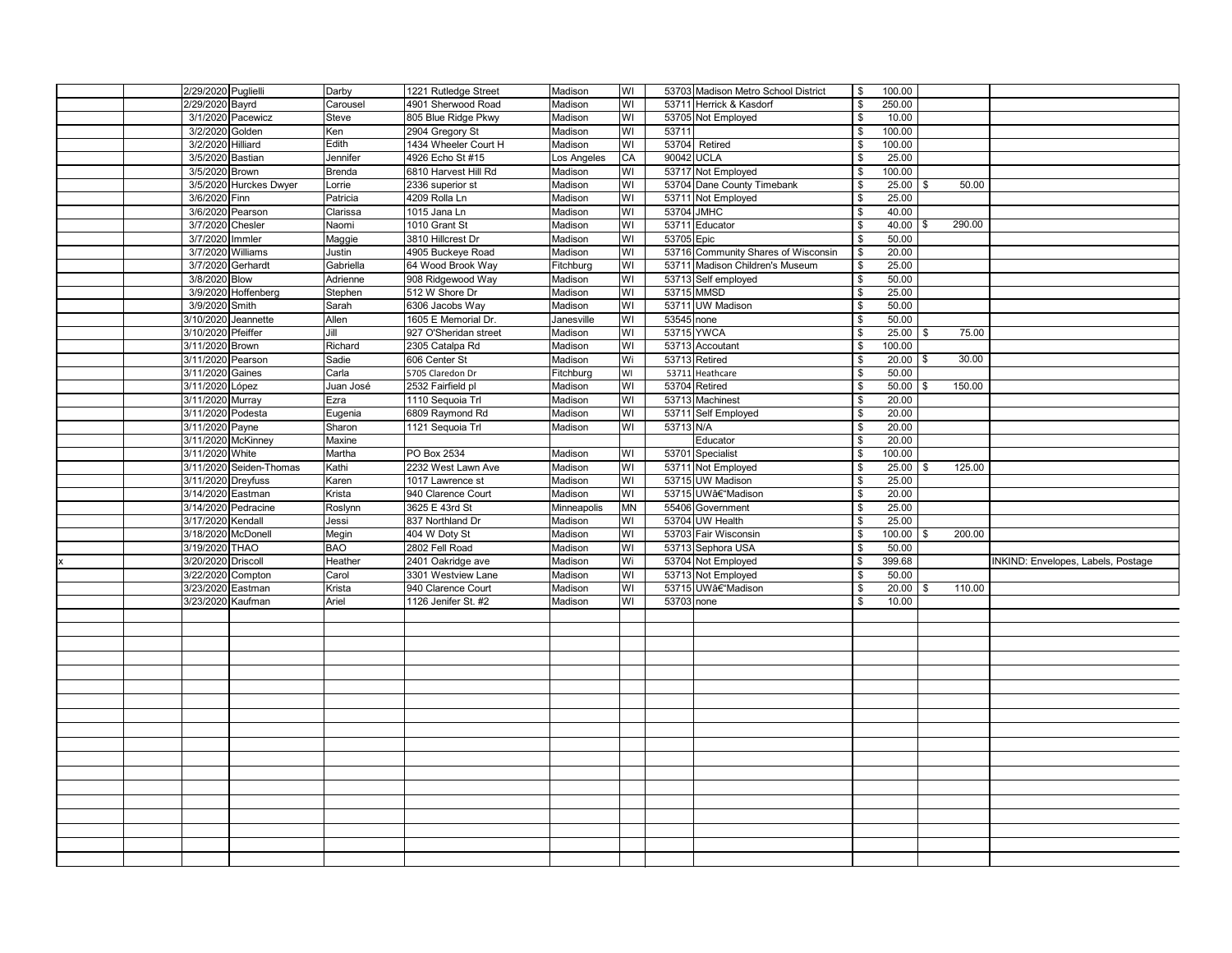### SCHEDULE 1-B **Contributions from Committees**

| <u>IN-</u><br>KIND | <b>DATE</b> | <b>COMMITTEE NAME</b>                  | Ethics ID# | <b>ADDRESS</b>   | <b>CITY</b> | ST        |       | ZIP   AMOUNT<br><b>AMOUNT YTD</b><br>\$4,526.00 \$4,526.00 | <b>COMMENTS</b> |
|--------------------|-------------|----------------------------------------|------------|------------------|-------------|-----------|-------|------------------------------------------------------------|-----------------|
|                    |             | 2/11/2020 Madison Teachers Inc. Voters |            | 33 Nob Hill Road | Madison     | <b>WI</b> | 53713 |                                                            |                 |
|                    |             |                                        |            |                  |             |           |       |                                                            |                 |
|                    |             |                                        |            |                  |             |           |       |                                                            |                 |
|                    |             |                                        |            |                  |             |           |       |                                                            |                 |
|                    |             |                                        |            |                  |             |           |       |                                                            |                 |
|                    |             |                                        |            |                  |             |           |       |                                                            |                 |
|                    |             |                                        |            |                  |             |           |       |                                                            |                 |
|                    |             |                                        |            |                  |             |           |       |                                                            |                 |
|                    |             |                                        |            |                  |             |           |       |                                                            |                 |
|                    |             |                                        |            |                  |             |           |       |                                                            |                 |
|                    |             |                                        |            |                  |             |           |       |                                                            |                 |
|                    |             |                                        |            |                  |             |           |       |                                                            |                 |
|                    |             |                                        |            |                  |             |           |       |                                                            |                 |
|                    |             |                                        |            |                  |             |           |       |                                                            |                 |
|                    |             |                                        |            |                  |             |           |       |                                                            |                 |
|                    |             |                                        |            |                  |             |           |       |                                                            |                 |
|                    |             |                                        |            |                  |             |           |       |                                                            |                 |
|                    |             |                                        |            |                  |             |           |       |                                                            |                 |
|                    |             |                                        |            |                  |             |           |       |                                                            |                 |
|                    |             |                                        |            |                  |             |           |       |                                                            |                 |
|                    |             |                                        |            |                  |             |           |       |                                                            |                 |
|                    |             |                                        |            |                  |             |           |       |                                                            |                 |
|                    |             |                                        |            |                  |             |           |       |                                                            |                 |
|                    |             |                                        |            |                  |             |           |       |                                                            |                 |
|                    |             |                                        |            |                  |             |           |       |                                                            |                 |
|                    |             |                                        |            |                  |             |           |       |                                                            |                 |
|                    |             |                                        |            |                  |             |           |       |                                                            |                 |
|                    |             |                                        |            |                  |             |           |       |                                                            |                 |
|                    |             |                                        |            |                  |             |           |       |                                                            |                 |
|                    |             |                                        |            |                  |             |           |       |                                                            |                 |
|                    |             |                                        |            |                  |             |           |       |                                                            |                 |
|                    |             |                                        |            |                  |             |           |       |                                                            |                 |
|                    |             |                                        |            |                  |             |           |       |                                                            |                 |
|                    |             |                                        |            |                  |             |           |       |                                                            |                 |
|                    |             |                                        |            |                  |             |           |       |                                                            |                 |
|                    |             |                                        |            |                  |             |           |       |                                                            |                 |
|                    |             |                                        |            |                  |             |           |       |                                                            |                 |
|                    |             |                                        |            |                  |             |           |       |                                                            |                 |
|                    |             |                                        |            |                  |             |           |       |                                                            |                 |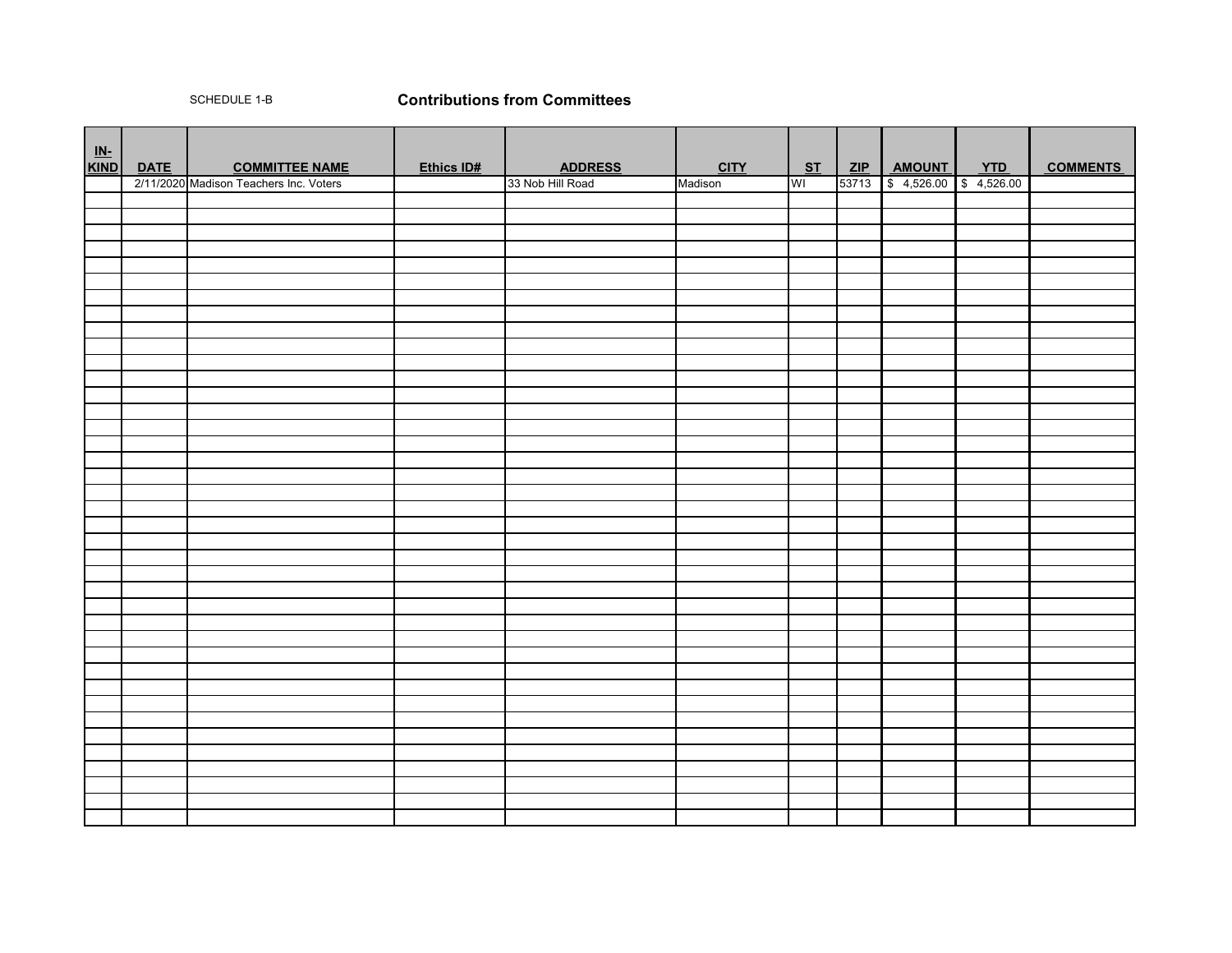## SCHEDULE 2-A **Gross Expenditures**

| <b>IN-KIND</b>            | <b>DATE</b>   | <b>NAME</b>                                | <b>ADDRESS</b>                         | <b>CITY</b>         | S <sub>T</sub>          | ZIP | <b>PURPOSE</b>                           | <b>AMOUNT</b>            | <b>COMMENTS</b> |
|---------------------------|---------------|--------------------------------------------|----------------------------------------|---------------------|-------------------------|-----|------------------------------------------|--------------------------|-----------------|
|                           |               | 2/5/2020 Wells Print and Digital Services  | 3121 Watford Way                       | Madison             | WI                      |     | 53713 Campaign lit                       | \$<br>71.15              |                 |
|                           |               | 2/8/2020 Wells Print and Digital Services  | 3121 Watford Way                       | Madison             | WI                      |     | 53713 Campaign lit                       | \$<br>182.11             |                 |
| $\boldsymbol{\mathsf{x}}$ |               | 2/11/2020 Heather Driscoll                 | 2401 Oakridge ave                      | Madison             | Wi                      |     | 53704 Fundrasier Expenses                | \$<br>112.77             |                 |
|                           |               | 02/12/20 Jan Sternbach                     | 4603 Maher Ave                         | Madison             | $\overline{3}$          |     | 53716 Reimbursement                      | \$<br>5,944.82           | Campaign Mailer |
|                           |               | 2/17/2020 NGP VAN, INC                     | 1445 New York Ave                      | Washington          | <b>DC</b>               |     | 20005 Robo Calls                         | \$<br>200.00             |                 |
|                           |               | 2/17/2020 Wells Print and Digital Services | 3121 Watford Way                       | Madison             | WI                      |     | 53713 Campaign lit                       | \$<br>182.11             |                 |
|                           |               | 2/18/2020 NGP VAN, INC                     | 1445 New York Ave                      | Washington          | <b>DC</b>               |     | 20005 Robo Calls                         | \$<br>154.47             |                 |
|                           |               | 2/19/2020 NGP VAN, INC                     | 1445 New York Ave                      | Washington          | DС                      |     | 20005 Robo Calls                         | \$<br>116.01             |                 |
|                           |               | 2/19/2020 Buraka Resturant                 | 1210 Williamson St                     | Madison             | $\overline{\mathsf{M}}$ |     | 53703 Event - Food                       | \$<br>251.00             |                 |
|                           | 2/21/2020 DPW |                                            | 15 N Pinckney Street #200              | Madison             | $\overline{\mathsf{N}}$ |     | 53703 IT-Campaign software               | \$<br>1,001.04           |                 |
|                           |               | 2/25/2020 Busy Beaver Button Co            | 3407 W Armitage Ave                    | Chicago             | IL                      |     | 60647 Campaign buttons                   | \$<br>137.50             |                 |
|                           |               | 3/1/2020 Sign Rocket                       |                                        | Saint Paul Park IMN |                         |     | 55071 Campaign signs                     | \$                       |                 |
|                           |               | 3/3/2020 Community Shares of WI            | 340 Broadway Ave<br>612 W Main St #200 | Madison             | WI                      |     | 53703 Organization Donations             | 1,457.50<br>105.62<br>\$ |                 |
|                           |               | 3/7/2020 Wells Print and Digital Services  | 3121 Watford Way                       | Madison             | WI                      |     | 53713 Campaign lit                       | \$                       |                 |
|                           |               |                                            |                                        | Madison             | WI                      |     |                                          | 211.65<br>\$             |                 |
|                           |               | 3/10/2020 OPEN Madison                     | PO BOX 1646                            |                     |                         |     | 53701 Organization Donation              | 165.00<br>\$             |                 |
|                           |               | 3/20/2020 Heather Driscoll                 | 2401 Oakridge ave                      | Madison             | Wi<br><b>MA</b>         |     | 53704 Campaign Mailings                  | 399.68                   |                 |
|                           |               | 2/6/2020 ActBlue Technical Services        | 366 Summer Street                      | Sommerville         |                         |     | 02144 Service Fees                       | \$<br>1.98               |                 |
|                           |               | 2/7/2020 ActBlue Technical Services        | 366 Summer Street                      | Sommerville         | <b>MA</b><br><b>MA</b>  |     | 02144 Service Fees<br>02144 Service Fees | 1.98<br>\$               |                 |
|                           |               | 2/8/2020 ActBlue Technical Services        | 366 Summer Street                      | Sommerville         |                         |     |                                          | \$<br>0.40               |                 |
|                           |               | 2/8/2020 ActBlue Technical Services        | 366 Summer Street                      | Sommerville         | MA<br>MA                |     | 02144 Service Fees                       | 1.98<br>\$               |                 |
|                           |               | 2/8/2020 ActBlue Technical Services        | 366 Summer Street                      | Sommerville         | MA                      |     | 02144 Service Fees                       | \$<br>0.40               |                 |
|                           |               | 2/8/2020 ActBlue Technical Services        | 366 Summer Street                      | Sommerville         |                         |     | 02144 Service Fees                       | 0.99<br>\$               |                 |
|                           |               | 2/8/2020 ActBlue Technical Services        | 366 Summer Street                      | Sommerville         | <b>MA</b><br><b>MA</b>  |     | 02144 Service Fees<br>02144 Service Fees | \$<br>0.40               |                 |
|                           |               | 2/8/2020 ActBlue Technical Services        | 366 Summer Street                      | Sommerville         |                         |     |                                          | \$<br>0.99               |                 |
|                           |               | 2/8/2020 ActBlue Technical Services        | 366 Summer Street                      | Sommerville         | MA                      |     | 02144 Service Fees                       | \$<br>0.99               |                 |
|                           |               | 2/8/2020 ActBlue Technical Services        | 366 Summer Street                      | Sommerville         | MA                      |     | 02144 Service Fees                       | \$<br>0.40               |                 |
|                           |               | 2/8/2020 ActBlue Technical Services        | 366 Summer Street                      | Sommerville         | MA                      |     | 02144 Service Fees                       | \$<br>0.40               |                 |
|                           |               | 2/8/2020 ActBlue Technical Services        | 366 Summer Street                      | Sommerville         | <b>MA</b>               |     | 02144 Service Fees                       | 0.79<br>\$               |                 |
|                           |               | 2/8/2020 ActBlue Technical Services        | 366 Summer Street                      | Sommerville         | <b>MA</b>               |     | 02144 Service Fees                       | \$<br>1.98               |                 |
|                           |               | 2/8/2020 ActBlue Technical Services        | 366 Summer Street                      | Sommerville         | <b>MA</b>               |     | 02144 Service Fees                       | \$<br>0.99               |                 |
|                           |               | 2/8/2020 ActBlue Technical Services        | 366 Summer Street                      | Sommerville         | <b>MA</b>               |     | 02144 Service Fees                       | 0.40<br>\$               |                 |
|                           |               | 2/8/2020 ActBlue Technical Services        | 366 Summer Street                      | Sommerville         | MA                      |     | 02144 Service Fees                       | 0.99<br>\$               |                 |
|                           |               | 2/8/2020 ActBlue Technical Services        | 366 Summer Street                      | Sommerville         | MA                      |     | 02144 Service Fees                       | 0.99<br>\$               |                 |
|                           |               | 2/8/2020 ActBlue Technical Services        | 366 Summer Street                      | Sommerville         | <b>MA</b>               |     | 02144 Service Fees                       | \$<br>0.99               |                 |
|                           |               | 2/8/2020 ActBlue Technical Services        | 366 Summer Street                      | Sommerville         | <b>MA</b>               |     | 02144 Service Fees                       | 2.37<br>\$               |                 |
|                           |               | 2/8/2020 ActBlue Technical Services        | 366 Summer Street                      | Sommerville         | <b>MA</b>               |     | 02144 Service Fees                       | \$<br>0.99               |                 |
|                           |               | 2/8/2020 ActBlue Technical Services        | 366 Summer Street                      | Sommerville         | MA                      |     | 02144 Service Fees                       | \$<br>0.79               |                 |
|                           |               | 2/8/2020 ActBlue Technical Services        | 366 Summer Street                      | Sommerville         | <b>MA</b>               |     | 02144 Service Fees                       | 0.99<br>\$               |                 |
|                           |               | 2/8/2020 ActBlue Technical Services        | 366 Summer Street                      | Sommerville         | MA                      |     | 02144 Service Fees                       | \$<br>0.79               |                 |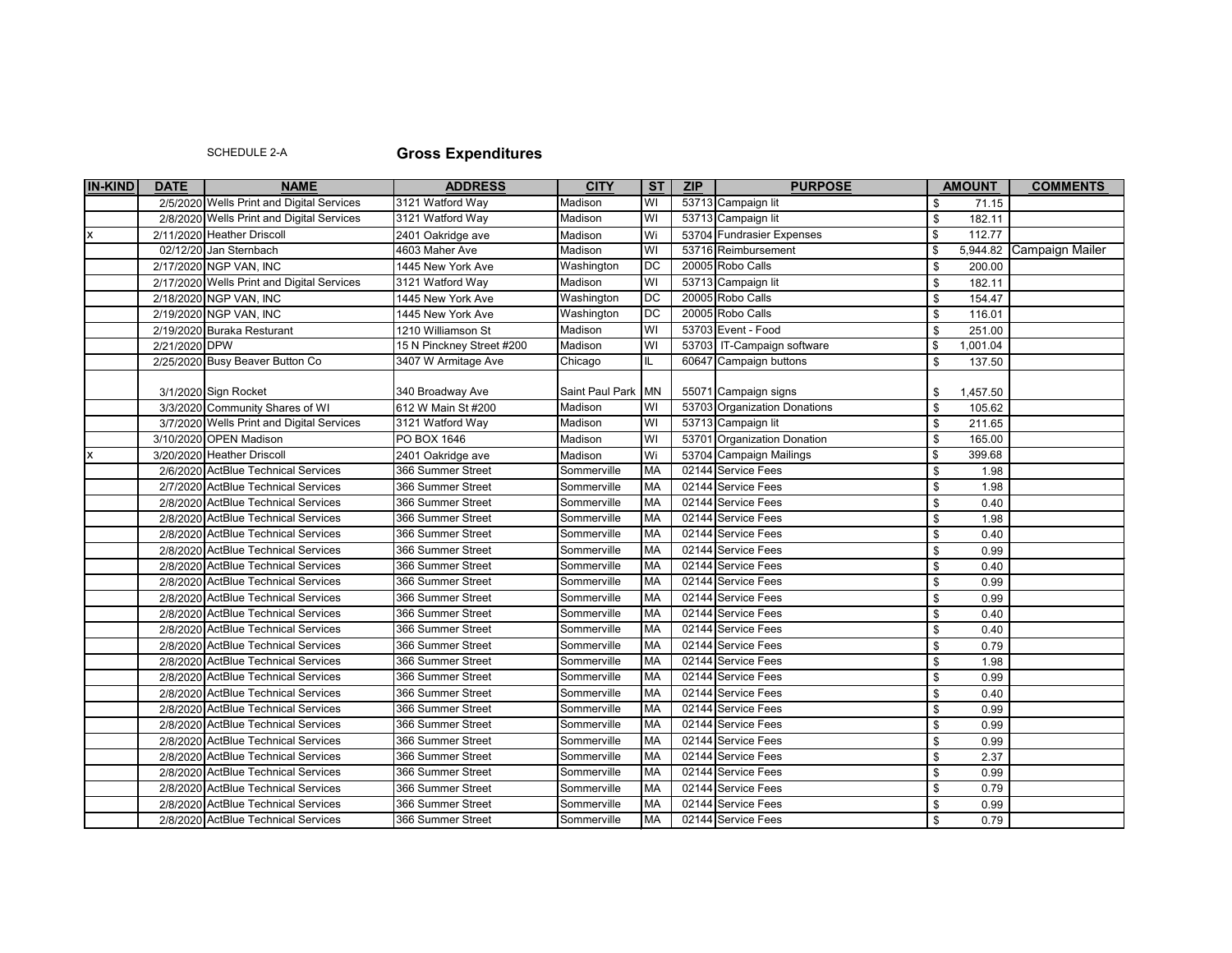| 2/8/2020 ActBlue Technical Services | 366 Summer Street | Sommerville | MA        | 02144 Service Fees | \$             | 0.79 |
|-------------------------------------|-------------------|-------------|-----------|--------------------|----------------|------|
| 2/8/2020 ActBlue Technical Services | 366 Summer Street | Sommerville | MA        | 02144 Service Fees | \$             | 3.95 |
| 2/8/2020 ActBlue Technical Services | 366 Summer Street | Sommerville | МA        | 02144 Service Fees | \$             | 3.95 |
| 2/8/2020 ActBlue Technical Services | 366 Summer Street | Sommerville | MA        | 02144 Service Fees | \$             | 0.99 |
| 2/8/2020 ActBlue Technical Services | 366 Summer Street | Sommerville | МA        | 02144 Service Fees | \$             | 0.40 |
| 2/8/2020 ActBlue Technical Services | 366 Summer Street | Sommerville | МA        | 02144 Service Fees | \$             | 0.40 |
| 2/8/2020 ActBlue Technical Services | 366 Summer Street | Sommerville | MA        | 02144 Service Fees | \$             | 0.79 |
| 2/8/2020 ActBlue Technical Services | 366 Summer Street | Sommerville | MA        | 02144 Service Fees | \$             | 1.98 |
| 2/8/2020 ActBlue Technical Services | 366 Summer Street | Sommerville | <b>MA</b> | 02144 Service Fees | \$             | 0.40 |
| 2/8/2020 ActBlue Technical Services | 366 Summer Street | Sommerville | MA        | 02144 Service Fees | \$             | 0.40 |
| 2/8/2020 ActBlue Technical Services | 366 Summer Street | Sommerville | МA        | 02144 Service Fees | \$             | 0.99 |
| 2/8/2020 ActBlue Technical Services | 366 Summer Street | Sommerville | МA        | 02144 Service Fees | \$             | 0.99 |
| 2/8/2020 ActBlue Technical Services | 366 Summer Street | Sommerville | MA        | 02144 Service Fees | \$             | 0.99 |
| 2/8/2020 ActBlue Technical Services | 366 Summer Street | Sommerville | МA        | 02144 Service Fees | \$             | 0.79 |
| 2/8/2020 ActBlue Technical Services | 366 Summer Street | Sommerville | МA        | 02144 Service Fees | \$             | 0.99 |
| 2/8/2020 ActBlue Technical Services | 366 Summer Street | Sommerville | MA        | 02144 Service Fees | \$             | 0.99 |
| 2/8/2020 ActBlue Technical Services | 366 Summer Street | Sommerville | МA        | 02144 Service Fees | \$             | 0.99 |
| 2/8/2020 ActBlue Technical Services | 366 Summer Street | Sommerville | МA        | 02144 Service Fees | \$             | 1.58 |
| 2/9/2020 ActBlue Technical Services | 366 Summer Street | Sommerville | MA        | 02144 Service Fees | \$             | 0.99 |
| 2/9/2020 ActBlue Technical Services | 366 Summer Street | Sommerville | МA        | 02144 Service Fees | \$             | 0.99 |
| 2/9/2020 ActBlue Technical Services | 366 Summer Street | Sommerville | МA        | 02144 Service Fees | \$             | 0.99 |
| 2/9/2020 ActBlue Technical Services | 366 Summer Street | Sommerville | МA        | 02144 Service Fees | \$             | 0.60 |
| 2/9/2020 ActBlue Technical Services | 366 Summer Street | Sommerville | MA        | 02144 Service Fees | \$             | 0.48 |
| 2/9/2020 ActBlue Technical Services | 366 Summer Street | Sommerville | MA        | 02144 Service Fees | \$             | 0.20 |
| 2/9/2020 ActBlue Technical Services | 366 Summer Street | Sommerville | MA        | 02144 Service Fees | $\mathfrak{L}$ | 1.98 |
| 2/9/2020 ActBlue Technical Services | 366 Summer Street | Sommerville | MA        | 02144 Service Fees | \$             | 0.48 |
| 2/9/2020 ActBlue Technical Services | 366 Summer Street | Sommerville | MA        | 02144 Service Fees | \$             | 0.99 |
| 2/9/2020 ActBlue Technical Services | 366 Summer Street | Sommerville | MA        | 02144 Service Fees | \$             | 1.19 |
| 2/9/2020 ActBlue Technical Services | 366 Summer Street | Sommerville | MA        | 02144 Service Fees | \$             | 0.99 |
| 2/9/2020 ActBlue Technical Services | 366 Summer Street | Sommerville | МA        | 02144 Service Fees | \$             | 0.40 |
| 2/9/2020 ActBlue Technical Services | 366 Summer Street | Sommerville | MA        | 02144 Service Fees | \$             | 1.58 |
| 2/9/2020 ActBlue Technical Services | 366 Summer Street | Sommerville | МA        | 02144 Service Fees | \$             | 0.99 |
| 2/9/2020 ActBlue Technical Services | 366 Summer Street | Sommerville | MA        | 02144 Service Fees | \$             | 1.98 |
| 2/9/2020 ActBlue Technical Services | 366 Summer Street | Sommerville | MA        | 02144 Service Fees | \$             | 0.99 |
| 2/9/2020 ActBlue Technical Services | 366 Summer Street | Sommerville | MA        | 02144 Service Fees | \$             | 3.95 |
| 2/9/2020 ActBlue Technical Services | 366 Summer Street | Sommerville | МA        | 02144 Service Fees | \$             | 0.40 |
| 2/9/2020 ActBlue Technical Services | 366 Summer Street | Sommerville | MA        | 02144 Service Fees | \$             | 0.48 |
| 2/9/2020 ActBlue Technical Services | 366 Summer Street | Sommerville | MA        | 02144 Service Fees | \$             | 0.99 |
| 2/9/2020 ActBlue Technical Services | 366 Summer Street | Sommerville | МA        | 02144 Service Fees | \$.            | 0.48 |
| 2/9/2020 ActBlue Technical Services | 366 Summer Street | Sommerville | MA        | 02144 Service Fees | \$             | 0.48 |
| 2/9/2020 ActBlue Technical Services | 366 Summer Street | Sommerville | MA        | 02144 Service Fees | \$             | 0.40 |
| 2/9/2020 ActBlue Technical Services | 366 Summer Street | Sommerville | МA        | 02144 Service Fees | \$             | 2.97 |
| 2/9/2020 ActBlue Technical Services | 366 Summer Street | Sommerville | MA        | 02144 Service Fees | $\mathfrak{L}$ | 0.99 |
| 2/9/2020 ActBlue Technical Services | 366 Summer Street | Sommerville | MA        | 02144 Service Fees | \$             | 3.95 |
| 2/9/2020 ActBlue Technical Services | 366 Summer Street | Sommerville | <b>MA</b> | 02144 Service Fees | \$             | 3.95 |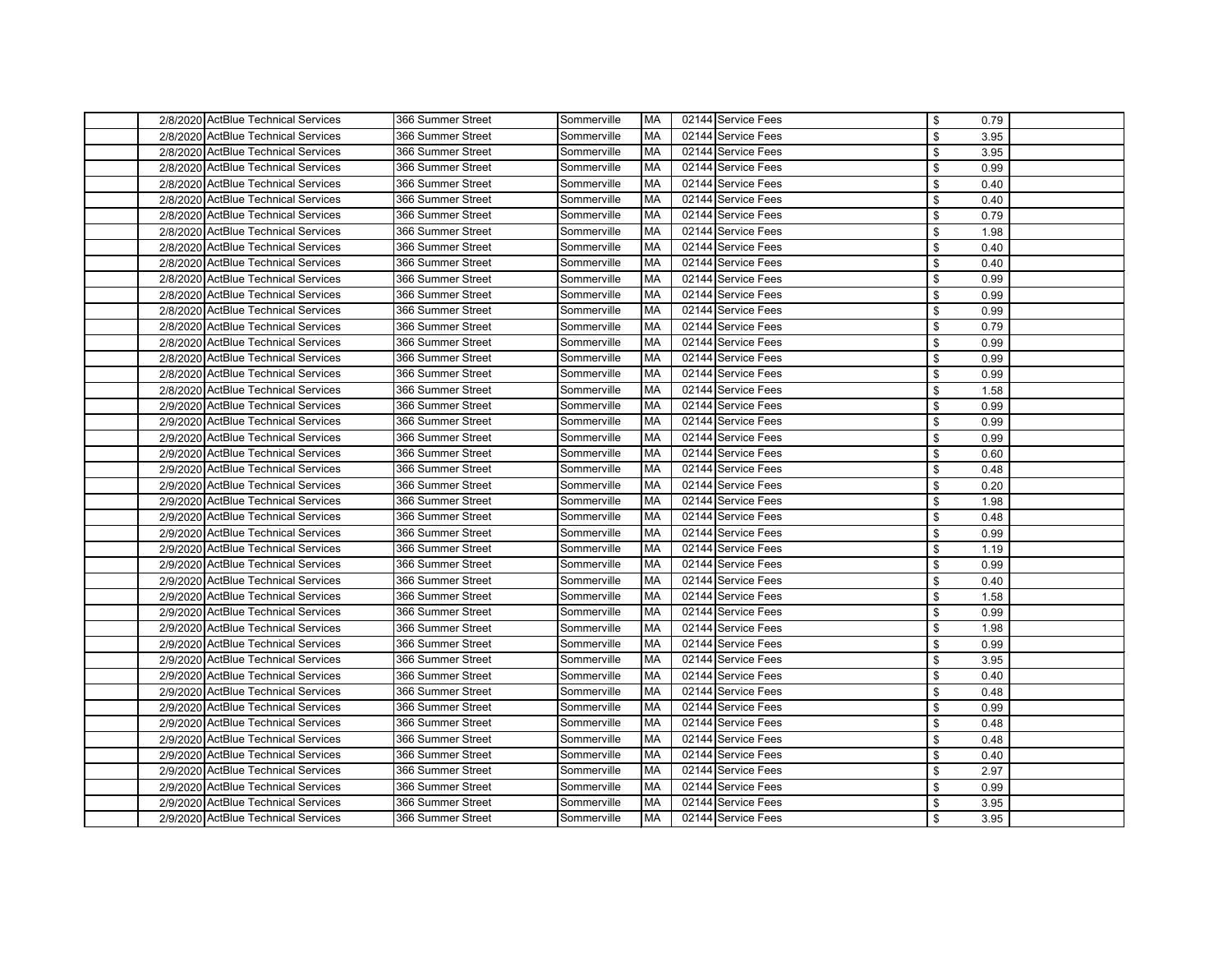| 2/9/2020 ActBlue Technical Services  | 366 Summer Street | Sommerville | <b>MA</b> | 02144 Service Fees | \$<br>0.99 |  |
|--------------------------------------|-------------------|-------------|-----------|--------------------|------------|--|
| 2/9/2020 ActBlue Technical Services  | 366 Summer Street | Sommerville | <b>MA</b> | 02144 Service Fees | \$<br>1.98 |  |
| 2/9/2020 ActBlue Technical Services  | 366 Summer Street | Sommerville | MA        | 02144 Service Fees | \$<br>3.95 |  |
| 2/9/2020 ActBlue Technical Services  | 366 Summer Street | Sommerville | МA        | 02144 Service Fees | \$<br>0.40 |  |
| 2/9/2020 ActBlue Technical Services  | 366 Summer Street | Sommerville | МA        | 02144 Service Fees | \$<br>0.99 |  |
| 2/9/2020 ActBlue Technical Services  | 366 Summer Street | Sommerville | MA        | 02144 Service Fees | \$<br>1.98 |  |
| 2/9/2020 ActBlue Technical Services  | 366 Summer Street | Sommerville | MA        | 02144 Service Fees | \$<br>3.95 |  |
| 2/10/2020 ActBlue Technical Services | 366 Summer Street | Sommerville | МA        | 02144 Service Fees | \$<br>0.40 |  |
| 2/10/2020 ActBlue Technical Services | 366 Summer Street | Sommerville | МA        | 02144 Service Fees | \$<br>0.20 |  |
| 2/10/2020 ActBlue Technical Services | 366 Summer Street | Sommerville | MA        | 02144 Service Fees | \$<br>0.99 |  |
| 2/10/2020 ActBlue Technical Services | 366 Summer Street | Sommerville | MA        | 02144 Service Fees | \$<br>1.98 |  |
| 2/10/2020 ActBlue Technical Services | 366 Summer Street | Sommerville | МA        | 02144 Service Fees | \$<br>0.99 |  |
| 2/10/2020 ActBlue Technical Services | 366 Summer Street | Sommerville | MA        | 02144 Service Fees | \$<br>0.99 |  |
| 2/10/2020 ActBlue Technical Services | 366 Summer Street | Sommerville | МA        | 02144 Service Fees | \$<br>0.99 |  |
| 2/10/2020 ActBlue Technical Services | 366 Summer Street | Sommerville | MA        | 02144 Service Fees | \$<br>0.99 |  |
| 2/10/2020 ActBlue Technical Services | 366 Summer Street | Sommerville | MA        | 02144 Service Fees | \$<br>1.98 |  |
| 2/10/2020 ActBlue Technical Services | 366 Summer Street | Sommerville | МA        | 02144 Service Fees | \$<br>0.40 |  |
| 2/10/2020 ActBlue Technical Services | 366 Summer Street | Sommerville | МA        | 02144 Service Fees | \$<br>0.99 |  |
| 2/10/2020 ActBlue Technical Services | 366 Summer Street | Sommerville | MA        | 02144 Service Fees | \$<br>0.99 |  |
| 2/11/2020 ActBlue Technical Services | 366 Summer Street | Sommerville | МA        | 02144 Service Fees | \$<br>0.40 |  |
| 2/11/2020 ActBlue Technical Services | 366 Summer Street | Sommerville | МA        | 02144 Service Fees | \$<br>0.40 |  |
| 2/11/2020 ActBlue Technical Services | 366 Summer Street | Sommerville | MA        | 02144 Service Fees | \$<br>0.99 |  |
| 2/11/2020 ActBlue Technical Services | 366 Summer Street | Sommerville | MA        | 02144 Service Fees | \$<br>0.99 |  |
| 2/12/2020 ActBlue Technical Services | 366 Summer Street | Sommerville | МA        | 02144 Service Fees | \$<br>0.99 |  |
| 2/12/2020 ActBlue Technical Services | 366 Summer Street | Sommerville | МA        | 02144 Service Fees | \$<br>0.99 |  |
| 2/12/2020 ActBlue Technical Services | 366 Summer Street | Sommerville | MA        | 02144 Service Fees | \$<br>0.99 |  |
| 2/13/2020 ActBlue Technical Services | 366 Summer Street | Sommerville | MA        | 02144 Service Fees | \$<br>1.98 |  |
| 2/13/2020 ActBlue Technical Services | 366 Summer Street | Sommerville | МA        | 02144 Service Fees | \$<br>0.40 |  |
| 2/13/2020 ActBlue Technical Services | 366 Summer Street | Sommerville | MA        | 02144 Service Fees | \$<br>0.40 |  |
| 2/14/2020 ActBlue Technical Services | 366 Summer Street | Sommerville | МA        | 02144 Service Fees | \$<br>9.88 |  |
| 2/14/2020 ActBlue Technical Services | 366 Summer Street | Sommerville | МA        | 02144 Service Fees | \$<br>0.79 |  |
| 2/14/2020 ActBlue Technical Services | 366 Summer Street | Sommerville | МA        | 02144 Service Fees | \$<br>0.99 |  |
| 2/14/2020 ActBlue Technical Services | 366 Summer Street | Sommerville | MA        | 02144 Service Fees | \$<br>1.58 |  |
| 2/15/2020 ActBlue Technical Services | 366 Summer Street | Sommerville | MA        | 02144 Service Fees | \$<br>0.99 |  |
| 2/15/2020 ActBlue Technical Services | 366 Summer Street | Sommerville | МA        | 02144 Service Fees | \$<br>0.99 |  |
| 2/15/2020 ActBlue Technical Services | 366 Summer Street | Sommerville | МA        | 02144 Service Fees | \$<br>1.98 |  |
| 2/15/2020 ActBlue Technical Services | 366 Summer Street | Sommerville | MA        | 02144 Service Fees | \$<br>1.58 |  |
| 2/15/2020 ActBlue Technical Services | 366 Summer Street | Sommerville | MA        | 02144 Service Fees | \$<br>0.79 |  |
| 2/16/2020 ActBlue Technical Services | 366 Summer Street | Sommerville | MA        | 02144 Service Fees | \$<br>0.99 |  |
| 2/16/2020 ActBlue Technical Services | 366 Summer Street | Sommerville | MA        | 02144 Service Fees | \$<br>1.19 |  |
| 2/16/2020 ActBlue Technical Services | 366 Summer Street | Sommerville | MA        | 02144 Service Fees | \$<br>0.99 |  |
| 2/16/2020 ActBlue Technical Services | 366 Summer Street | Sommerville | MA        | 02144 Service Fees | \$<br>0.99 |  |
| 2/16/2020 ActBlue Technical Services | 366 Summer Street | Sommerville | MA        | 02144 Service Fees | \$<br>0.40 |  |
| 2/16/2020 ActBlue Technical Services | 366 Summer Street | Sommerville | MA        | 02144 Service Fees | \$<br>0.99 |  |
| 2/17/2020 ActBlue Technical Services | 366 Summer Street | Sommerville | MA        | 02144 Service Fees | \$<br>0.99 |  |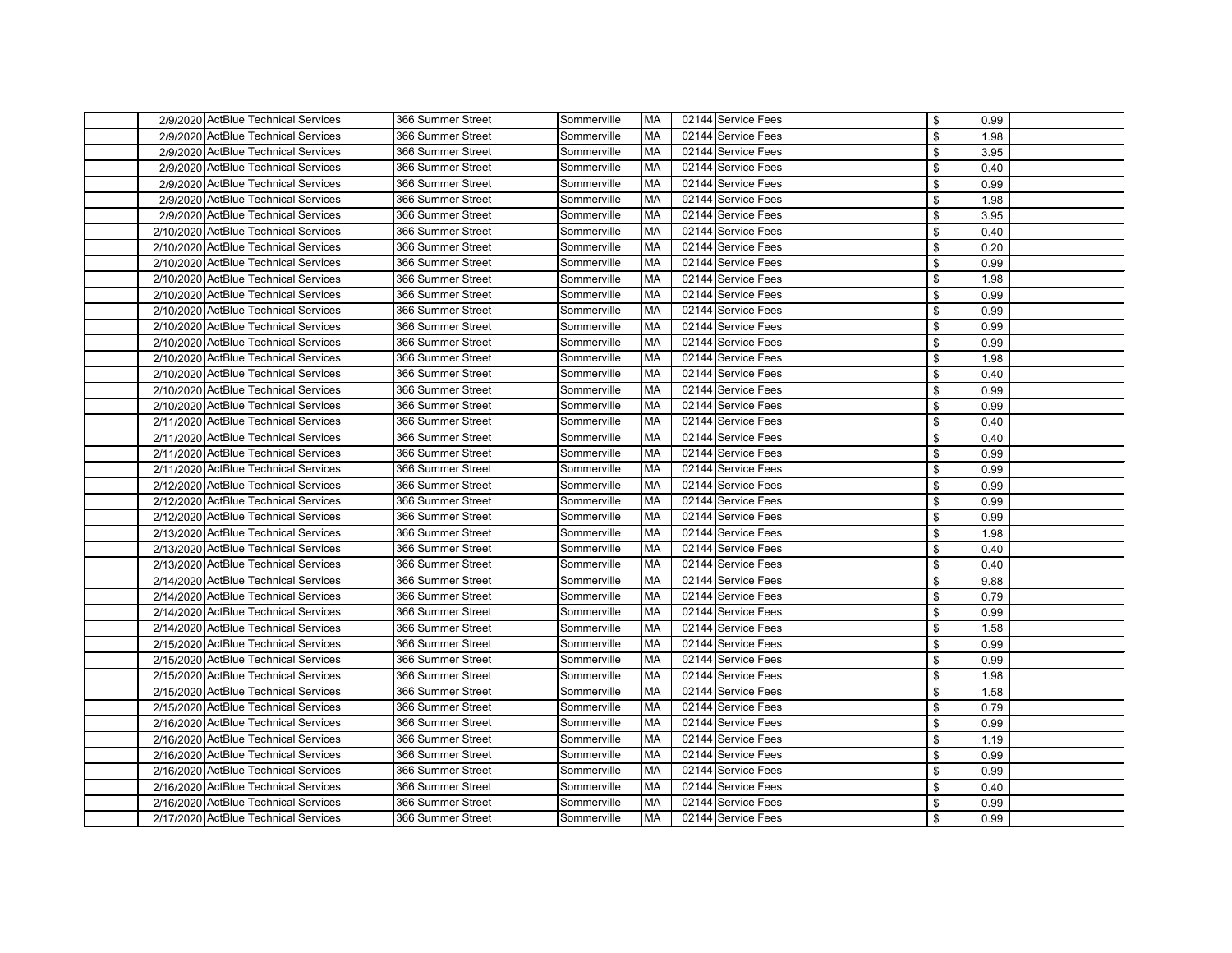|  | 2/17/2020 ActBlue Technical Services | 366 Summer Street | Sommerville | <b>MA</b> | 02144 Service Fees | \$<br>0.40 |  |
|--|--------------------------------------|-------------------|-------------|-----------|--------------------|------------|--|
|  | 2/18/2020 ActBlue Technical Services | 366 Summer Street | Sommerville | МA        | 02144 Service Fees | \$<br>3.95 |  |
|  | 2/18/2020 ActBlue Technical Services | 366 Summer Street | Sommerville | MA        | 02144 Service Fees | \$<br>3.95 |  |
|  | 2/18/2020 ActBlue Technical Services | 366 Summer Street | Sommerville | МA        | 02144 Service Fees | 0.40<br>\$ |  |
|  | 2/18/2020 ActBlue Technical Services | 366 Summer Street | Sommerville | МA        | 02144 Service Fees | \$<br>3.95 |  |
|  | 2/18/2020 ActBlue Technical Services | 366 Summer Street | Sommerville | МA        | 02144 Service Fees | \$<br>0.40 |  |
|  | 2/18/2020 ActBlue Technical Services | 366 Summer Street | Sommerville | МA        | 02144 Service Fees | \$<br>0.99 |  |
|  | 2/19/2020 ActBlue Technical Services | 366 Summer Street | Sommerville | МA        | 02144 Service Fees | \$<br>0.99 |  |
|  | 2/19/2020 ActBlue Technical Services | 366 Summer Street | Sommerville | МA        | 02144 Service Fees | \$<br>0.79 |  |
|  | 2/20/2020 ActBlue Technical Services | 366 Summer Street | Sommerville | МA        | 02144 Service Fees | \$<br>0.99 |  |
|  | 2/20/2020 ActBlue Technical Services | 366 Summer Street | Sommerville | МA        | 02144 Service Fees | \$<br>0.99 |  |
|  | 2/20/2020 ActBlue Technical Services | 366 Summer Street | Sommerville | МA        | 02144 Service Fees | \$<br>1.98 |  |
|  | 2/21/2020 ActBlue Technical Services | 366 Summer Street | Sommerville | МA        | 02144 Service Fees | \$<br>1.98 |  |
|  | 2/25/2020 ActBlue Technical Services | 366 Summer Street | Sommerville | МA        | 02144 Service Fees | \$<br>1.98 |  |
|  | 2/25/2020 ActBlue Technical Services | 366 Summer Street | Sommerville | МA        | 02144 Service Fees | \$<br>1.98 |  |
|  | 2/29/2020 ActBlue Technical Services | 366 Summer Street | Sommerville | МA        | 02144 Service Fees | 3.95<br>\$ |  |
|  | 2/29/2020 ActBlue Technical Services | 366 Summer Street | Sommerville | МA        | 02144 Service Fees | \$<br>9.88 |  |
|  | 3/1/2020 ActBlue Technical Services  | 366 Summer Street | Sommerville | МA        | 02144 Service Fees | \$<br>0.40 |  |
|  | 3/5/2020 ActBlue Technical Services  | 366 Summer Street | Sommerville | МA        | 02144 Service Fees | \$<br>0.99 |  |
|  | 3/5/2020 ActBlue Technical Services  | 366 Summer Street | Sommerville | МA        | 02144 Service Fees | \$<br>3.95 |  |
|  | 3/5/2020 ActBlue Technical Services  | 366 Summer Street | Sommerville | МA        | 02144 Service Fees | \$<br>0.99 |  |
|  | 3/6/2020 ActBlue Technical Services  | 366 Summer Street | Sommerville | МA        | 02144 Service Fees | \$<br>0.99 |  |
|  | 3/6/2020 ActBlue Technical Services  | 366 Summer Street | Sommerville | МA        | 02144 Service Fees | \$<br>1.58 |  |
|  | 3/7/2020 ActBlue Technical Services  | 366 Summer Street | Sommerville | МA        | 02144 Service Fees | \$<br>1.98 |  |
|  | 3/7/2020 ActBlue Technical Services  | 366 Summer Street | Sommerville | МA        | 02144 Service Fees | \$<br>0.79 |  |
|  | 3/7/2020 ActBlue Technical Services  | 366 Summer Street | Sommerville | МA        | 02144 Service Fees | \$<br>0.99 |  |
|  | 3/8/2020 ActBlue Technical Services  | 366 Summer Street | Sommerville | МA        | 02144 Service Fees | \$<br>1.98 |  |
|  | 3/9/2020 ActBlue Technical Services  | 366 Summer Street | Sommerville | МA        | 02144 Service Fees | 0.99<br>\$ |  |
|  | 3/9/2020 ActBlue Technical Services  | 366 Summer Street | Sommerville | МA        | 02144 Service Fees | \$<br>1.98 |  |
|  | 3/10/2020 ActBlue Technical Services | 366 Summer Street | Sommerville | МA        | 02144 Service Fees | \$<br>1.98 |  |
|  | 3/10/2020 ActBlue Technical Services | 366 Summer Street | Sommerville | МA        | 02144 Service Fees | \$<br>0.99 |  |
|  | 3/11/2020 ActBlue Technical Services | 366 Summer Street | Sommerville | МA        | 02144 Service Fees | \$<br>0.99 |  |
|  | 3/11/2020 ActBlue Technical Services | 366 Summer Street | Sommerville | МA        | 02144 Service Fees | \$<br>0.99 |  |
|  | 3/14/2020 ActBlue Technical Services | 366 Summer Street | Sommerville | МA        | 02144 Service Fees | \$<br>0.79 |  |
|  | 3/14/2020 ActBlue Technical Services | 366 Summer Street | Sommerville | МA        | 02144 Service Fees | \$<br>0.99 |  |
|  | 3/17/2020 ActBlue Technical Services | 366 Summer Street | Sommerville | МA        | 02144 Service Fees | \$<br>0.99 |  |
|  | 3/18/2020 ActBlue Technical Services | 366 Summer Street | Sommerville | МA        | 02144 Service Fees | \$<br>3.95 |  |
|  | 3/19/2020 ActBlue Technical Services | 366 Summer Street | Sommerville | МA        | 02144 Service Fees | \$<br>1.98 |  |
|  | 3/22/2020 ActBlue Technical Services | 366 Summer Street | Sommerville | МA        | 02144 Service Fees | \$<br>1.98 |  |
|  | 3/23/2020 ActBlue Technical Services | 366 Summer Street | Sommerville | МA        | 02144 Service Fees | 0.79<br>\$ |  |
|  | 3/23/2020 ActBlue Technical Services | 366 Summer Street | Sommerville | МA        | 02144 Service Fees | \$<br>0.40 |  |
|  |                                      |                   |             |           |                    |            |  |
|  |                                      |                   |             |           |                    |            |  |
|  |                                      |                   |             |           |                    |            |  |
|  |                                      |                   |             |           |                    |            |  |